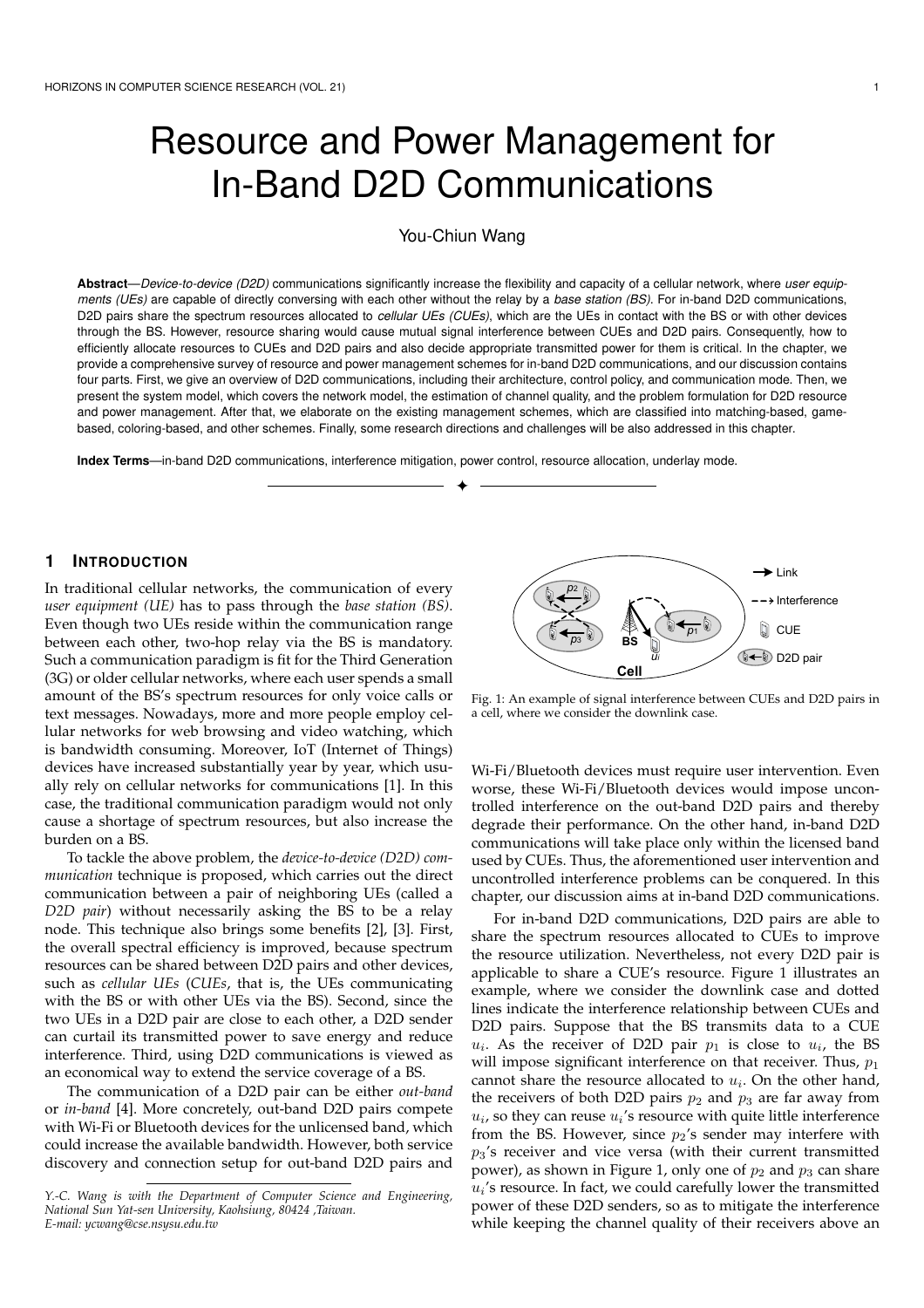| notation                                                                                               | definition                                                                                                             |
|--------------------------------------------------------------------------------------------------------|------------------------------------------------------------------------------------------------------------------------|
| $\mathcal{U}_{\text{UL}}$                                                                              | the set of uplink CUEs in a cell, where $N_{\text{UL}}$ denotes the number of uplink CUEs in $\mathcal{U}_{\text{UL}}$ |
| $\begin{array}{c} \hat{\mathcal{U}}_{\mathsf{DL}}\\ \hat{\mathcal{P}}\\ \hat{\mathcal{R}} \end{array}$ | the set of downlink CUEs in a cell, where $N_{D1}$ denotes the number of downlink CUEs in $\mathcal{U}_{D1}$           |
|                                                                                                        | the set of D2D pairs in a cell, where $N_{DP}$ denotes the number of D2D pairs in $\hat{\mathcal{P}}$                  |
|                                                                                                        | the set of RBs provided by the BS, where $N_{\rm BR}$ denotes the number of RBs in $\mathcal R$                        |
| $\tau$                                                                                                 | the BS                                                                                                                 |
| $u_i$                                                                                                  | a CUE in $\mathcal{U}_{\text{III}}$ or $\mathcal{U}_{\text{DI}}$                                                       |
| $p_i$                                                                                                  | a D2D pair in $\hat{\mathcal{P}}$ ( $p_i^{\mathsf{S}}$ : D2D sender, $p_i^{\mathsf{R}}$ : D2D receiver)                |
| $r_k$                                                                                                  | an RB in $\hat{\mathcal{R}}$                                                                                           |
| $\xi(x)$                                                                                               | the sender of node $x$                                                                                                 |
| $\tilde{\mathbf{s}}(x,y)$                                                                              | the strength of node $x$ 's signal gotten by node $y$                                                                  |
| $\tilde{\mathbf{g}}(x,y)$<br>$\tilde{\mathbf{t}}(x)$                                                   | the channel gain from node $x$ to node $y$                                                                             |
|                                                                                                        | the transmitted power of node $x$ , where $x$ is an uplink CUE or a D2D sender                                         |
| $\tilde{\mathbf{t}}(\tau[i])$                                                                          | the BS's transmitted power to send data to a downlink CUE $u_i \in \mathcal{U}_{\text{DL}}$                            |
| $\lambda_a^k$                                                                                          | the current SINR of a CUE $u_a$ or a D2D pair $p_a$ on a specific RB $r_k$                                             |
|                                                                                                        | $(k$ will be omitted if there is no RB specified)                                                                      |
| $\lambda_a^{\min}$                                                                                     | the minimum required SINR of a CUE $u_a$ or a D2D pair $p_a$                                                           |
| $\sigma$                                                                                               | the power of the thermal noise                                                                                         |
| $\mathbf{z}_a^k$                                                                                       | an indicator to reveal whether RB $r_k$ is allocated to a CUE $u_a$ or a D2D pair $p_a$                                |
|                                                                                                        | total channel bandwidth                                                                                                |
| $\varepsilon$                                                                                          | the exponent for path loss                                                                                             |
| L(x,y)                                                                                                 | the distance between two nodes $x$ and $y$                                                                             |
| w(x,y)                                                                                                 | the weight of an edge $(x, y)$ in a graph                                                                              |
|                                                                                                        |                                                                                                                        |

TABLE 1: Summary of notations.

acceptable threshold (i.e., to satisfy their traffic demands). In this way, both  $p_2$  and  $p_3$  are allowed to reuse  $u_i$ 's resource, which further increases the resource utilization. As can be seen, how to select D2D pairs to share the resource of each CUE (namely *resource allocation*) and also adjust their transmitted power (namely *power control*) plays a key role in deciding the network performance.

In this chapter, we provide a comprehensive survey of recent researches on resource and power management for in-band D2D communications, which are classified into four categories. First, the *matching-based management schemes* build a weighted bipartite graph to describe the sharing relationship between CUEs and D2D pairs, and then find a maximum matching from the bipartite graph. Second, the *game-based management schemes* apply game-theoretic models to handle resource allocation and power control. Third, the *coloring-based management schemes* convert the management problem into a vertex coloring problem in the graph theory to mitigate interference between CUEs and D2D pairs when allotting resources to them. Lastly, we introduce different management schemes not in the above three categories.

The rest of this chapter is organized as follows: Section 2 gives a brief introduction to D2D communications and Section 3 presents the system model. After that, we discuss the resource and power management schemes developed for inband D2D communications in Section 4, followed by research directions and challenges in Section 5. Finally, Section 6 concludes this chapter. We summarize the notations and abbreviations used in this chapter in Table 1 and Table 2, respectively.

# **2 OVERVIEW OF D2D COMMUNICATIONS**

In this section, we first introduce the system architecture proposed by the 3rd Generation Partnership Project (3GPP) to support D2D communications. Then, we discuss the control policy for D2D communications, followed their communication modes.

# **2.1 3GPP Architecture**

A cellular network is typically split up into two parts: *evolved universal terrestrial access network (E-UTRAN)* and *evolved packet*

| TABLE 2: List of abbreviations. |                                              |  |  |  |
|---------------------------------|----------------------------------------------|--|--|--|
| abbreviation                    | full name                                    |  |  |  |
| 3GPP                            | 3rd Generation Partnership Project           |  |  |  |
| BnB                             | branch-and-bound                             |  |  |  |
| BS                              | base station                                 |  |  |  |
| CoAP                            | constrained application protocol             |  |  |  |
| CSG                             | coalition structure generation               |  |  |  |
| <b>CUE</b>                      | cellular user equipment                      |  |  |  |
| D2D                             | device to device                             |  |  |  |
| DC                              | difference of convex                         |  |  |  |
| <b>DNN</b>                      | deep neural network                          |  |  |  |
| EPC                             | evolved packet core                          |  |  |  |
| ERP                             | equally reduced power                        |  |  |  |
| <b>E-UTRAN</b>                  | evolved universal terrestrial access network |  |  |  |
| HSS                             | home subscriber server                       |  |  |  |
| IoT                             | Internet of Things                           |  |  |  |
| MINP                            | mixed integer nonlinear programming          |  |  |  |
| MIS                             | maximum independent set                      |  |  |  |
| MME                             | mobility management entity                   |  |  |  |
| mmWave                          | millimeter wave                              |  |  |  |
| P-GW                            | packet data network gateway                  |  |  |  |
| ProSe                           | proximity-based services                     |  |  |  |
| RAN                             | radio access network                         |  |  |  |
| RB                              | resource block                               |  |  |  |
| S-GW                            | serving gateway                              |  |  |  |
| <b>SINR</b>                     | signal-to-interference-plus-noise ratio      |  |  |  |
| SLA                             | SINR limited area                            |  |  |  |
| UE                              | user equipment                               |  |  |  |
| WOA                             | whale optimization algorithm                 |  |  |  |



Fig. 2: 3GPP architecture to support D2D communications.

*core (EPC)*, as illustrated in Figure 2. E-UTRAN comprises multiple cells, each coordinated by one BS. EPC is the core network responsible for management and control, which contains the following major components: 1) the *home subscriber server (HSS)* maintains a database for user authentication, 2) the *mobility*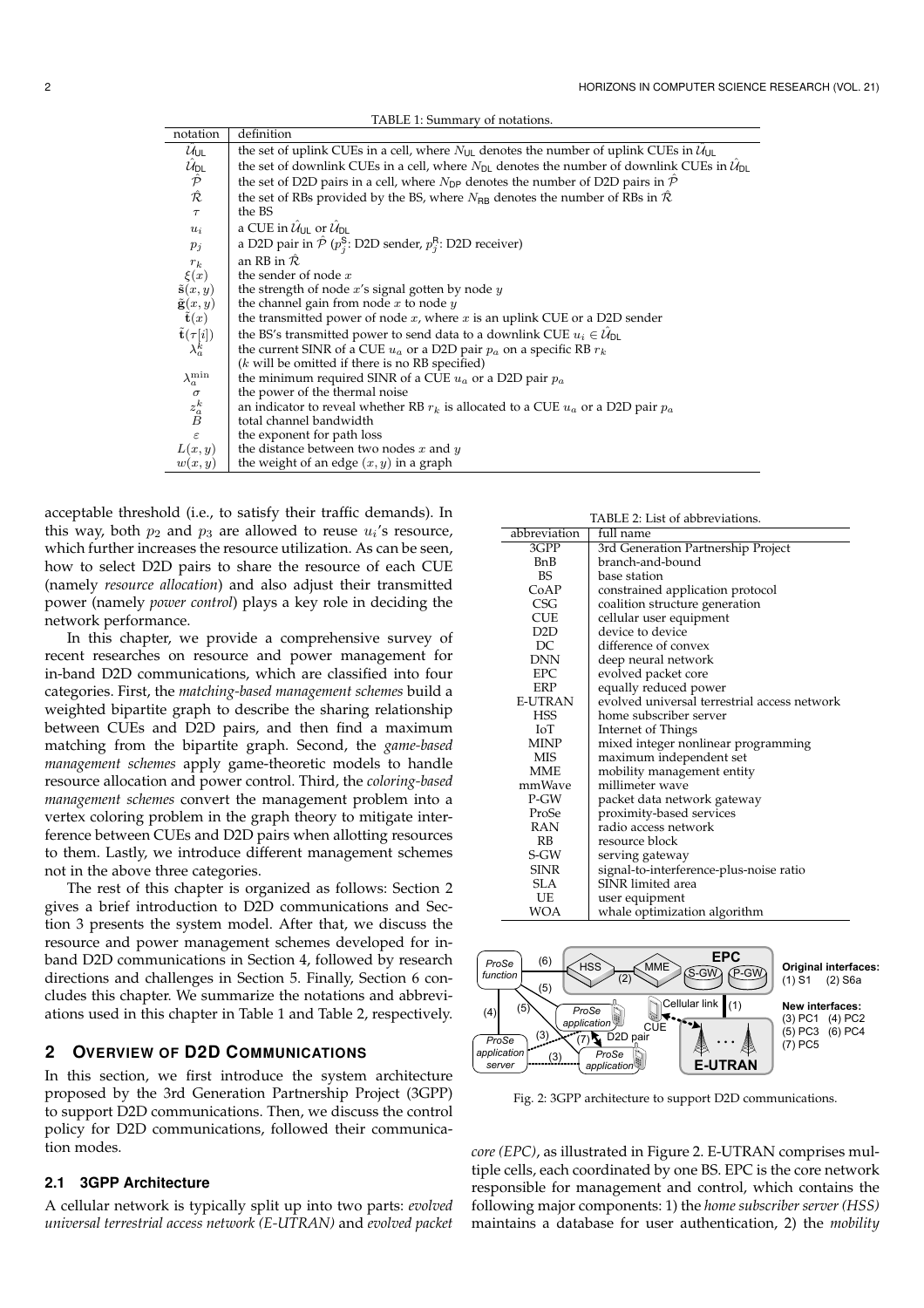RESOURCE AND POWER MANAGEMENT FOR IN-BAND D2D COMMUNICATIONS 3

*management entity (MME)* processes signaling between UEs and EPC, 3) a *serving gateway (S-GW)* routes packets and serves as a mobility anchor when UEs move across cells, and 4) the *packet data network gateway (P-GW)* connects to the external network and performs policy enforcement such as flow control and user charging [5].

To support D2D communications, 3GPP proposes the *proximity-based services (ProSe)* [6] and adds three extra components to a cellular network (referring to Figure 2):

- *ProSe application:* This component is installed in a UE to perform the service discovery and D2D communications, whose authorization process is done by the PC3 protocol. Two ProSe applications can communicate with each other through the PC5 interface (i.e., D2D link). Moreover, a ProSe application can exchange the application-layer parameters with the ProSe application server by using the PC1 interface.
- *ProSe function:* This logical function takes charge of offering D2D parameters, identifying D2D applications, and supporting network-related functionalities (e.g., authorization and charging). The PC4 interface is used to connect the ProSe function and the HSS for managing the information about subscribers.
- *ProSe application server:* This server is regarded as one third-party medium (i.e., not subject to the 3GPP standard), which stores the information of available functions to be provided to the ProSe applications. The ProSe application server can communicate with the ProSe function through a PC2 interface.

The aforementioned interfaces are defined in [7]. Furthermore, the S6a interface between the HSS and the MME is also modified for these two components to exchange the information about the ProSe subscription.

## **2.2 Control Policy**

The D2D control policy determines how deeply the network (including the BS and the EPC) is involved in the management of D2D communications, which is divided into two types: *full control* (i.e., entirely managed by the network) and *loose control* (i.e., partially managed by the network) [8].

In the full control policy, the network takes responsibility for most of the management work, for example, authentication, resource allocation, and power control. This policy facilitates the network to coordinate cellular and D2D communications, which mitigates the mutual interference between CUEs and D2D pairs. In addition, the BS can allocate resources to UEs more efficiently and flexibly (e.g., giving priorities to some UEs to fulfil their demands). However, the main cost of full control is the signaling overhead required to manage D2D communications. More concretely, CUEs as well as D2D pairs have to keep informing the BS of their channel conditions, such as the *signal-to-interference-plus-noise ratio (SINR)* or the *channel quality indicator (CQI)* [9], so the BS can allocate resources to them without significant interference. Despite the signaling overhead, most service providers prefer employing the full control policy for in-band D2D communications.

In the loose control policy, the network performs only authentication, while D2D pairs deal with the rest work. In other words, UEs carry out D2D communications on their own with limited intervention from the network's side. As compared with the full control policy, the signaling overhead can be substantially reduced. However, because D2D pairs handle resource allocation and power control by themselves, they may cause non-neglected or even uncontrolled interference to CUEs. In view of this, the loose control policy is usually applied to out-band D2D communications, where D2D pairs vie with Wi-Fi/Bluetooth devices for the unlicensed band instead of with CUEs for the licensed band.

## **2.3 Communication Mode**

The communication mode decides how the UEs in a D2D pair communicate with each other and use spectrum resources. In the literature, there are three common modes proposed for inband D2D communications [2]:

- *Cellular mode:* The UEs in a D2D pair still require the BS to relay their data. This mode is usually used in the scenarios where these UEs are far away from each other or the D2D communication cannot pay off. The BS can easily control the interference of each UE, and there is no need to implement D2D features. However, the cellular mode inevitably results in the lowest spectral efficiency.
- *Overlay mode:* Two neighboring UEs can directly talk to each other without the BS's intervention. D2D pairs and CUEs have their dedicated (and disjoint) resources for data transmissions. Consequently, they would not interfere with each other. However, since resources cannot be shared between CUEs and D2D pairs, the improvement in spectral efficiency may be limited. The overlay mode is also known as the *orthogonal* or *dedicated* mode.
- *Underlay mode:* Similar to the overlay mode, the BS need not act as the relay node for the two UEs in a D2D pair. In theory, the underlay mode will achieve the highest spectral efficiency, because cellular and D2D communications can be carried out by reusing resources. However, the BS has to cope with the mutual interference between CUEs and D2D pairs that share the same resource. The underlay mode is also called the *non-orthogonal* or *shared* mode.

As compared with both cellular and overlay modes, the underlay mode can significantly improve network throughput. In view of this, many research efforts address how to efficiently allocate resources to CUEs and D2D pairs by adopting the underlay mode.

# **3 SYSTEM MODEL**

In this section, we present the network model and then discuss how to estimate the channel quality. Afterward, we formulate the problem of resource and power management for in-band D2D communications.

## **3.1 Network Model**

Let us consider one macro-cell that covers multiple UEs, which is coordinated by a BS (as denoted by  $\tau$ ). Without loss of generality, the BS is located at the cell's center, and all UEs are uniformly distributed inside the cell. Each UE operates in the half-duplex mode, which means that the communication of the UE is in only one direction (i.e., either transmitting or receiving data) at a time. On the other hand, the BS works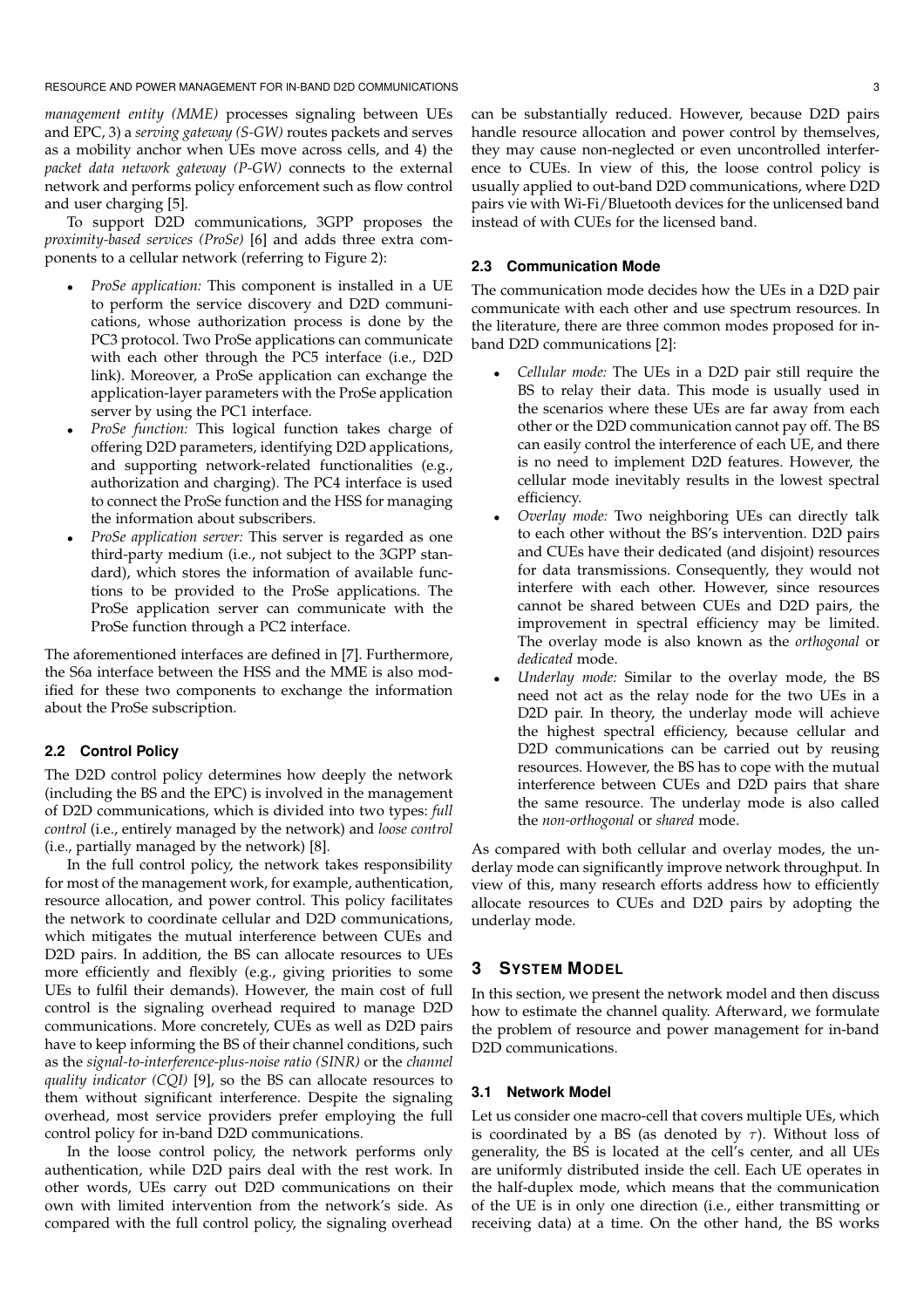in the full-duplex mode, so it can transmit data to some UEs while receiving data from some other UEs.

In every period (e.g., one transmission time interval), each UE can select only one of the following communication behaviors: 1) transmitting data to the BS (called an *uplink CUE*), 2) receiving data from the BS (called a *downlink CUE*), and 3) directly communicating with another UE (called a member of a *D2D pair*). For the sake of convenience, let us denote by  $\hat{\mathcal{U}}_{\mathsf{UL}}$ ,  $\hat{\mathcal{U}}_\mathsf{DL}$ , and  $\hat{\mathcal{P}}$  the set of all uplink CUEs, the set of all downlink CUEs, and the set of all D2D pairs in the cell, respectively. Any two of the above sets have no overlaps. In other words, the following condition is held:

$$
(\hat{\mathcal{U}}_{\text{UL}} \cap \hat{\mathcal{U}}_{\text{DL}}) \cup (\hat{\mathcal{U}}_{\text{UL}} \cap \hat{\mathcal{P}}) \cup (\hat{\mathcal{U}}_{\text{DL}} \cap \hat{\mathcal{P}}) = \emptyset.
$$
 (1)

In addition, we denote by  $u_i$  a CUE in  $\hat{\mathcal{U}}_{\mathsf{UL}}$  or  $\hat{\mathcal{U}}_{\mathsf{DL}}.$  For each D2D pair  $p_j \in \hat{\mathcal{P}}$ ,  $p_j^{\mathsf{S}}$  and  $p_j^{\mathsf{R}}$  signify its sender and receiver, respectively. Note that both  $p_j^{\mathsf{S}}$  and  $p_j^{\mathsf{R}}$  have to be within the communication range of each other.

The spectrum resources are divided into a set  $\hat{\mathcal{R}}$  of disjointed *resource blocks (RBs)*, and the BS is responsible for allocating these RBs to CUEs and D2D pairs. The amount of data that can be carried by an RB depends on its associated modulation and coding scheme, which is decided by the channel quality. In particular, when a receiver has a higher SINR on the RB, its sender can encode data bits by a more complex modulation and coding scheme, thereby increasing the RB's capacity [10]. Each RB occupies a fixed number of orthogonal subcarriers, and the channel fading on the RB is considered to be flat (e.g., following the Rayleigh distribution). Furthermore, we assume that the power of the thermal noise at each receiver on every RB is equal, which is denoted by  $\sigma$ . Note that some management schemes consider dividing the spectrum resources into disjointed *subchannels* rather than RBs. Since these subchannels have similar features with RBs (such as channel quality and fading), for the sake of consistency, we use the term "RB" in this chapter.

Generally speaking, CUEs should be given precedence over D2D pairs on allotting RBs, because CUEs are usually user or monitoring devices while D2D pairs could be IoT devices [11]. An uplink CUE and a downlink CUE might share an RB, and the couple of these two CUEs is called a *link couple* [12]. However, differen link couples cannot share the same RB, since they have the same downlink transmitter (i.e., the BS). Once different link couples use the same RB, the data for different receivers will be mixed at the BS, thereby making each receiver hard to distinguish its data from the overlapping signals. On the other hand, D2D pairs are allowed to reuse the RBs allocated to CUEs to improve the spectral efficiency.

#### **3.2 Estimation of Channel Quality**

Suppose that two nodes x and y are allocated with an RB  $r_k \in$  $R$  to receive their data. Moreover, let us denote by  $\xi(y)$  the sender of node *y*. Here, *x*, *y*, and  $\xi(y)$  can be a UE or the BS. Then, the strength of  $\xi(y)$ 's signal gotten by x can be calculated by

$$
\tilde{\mathbf{s}}(\xi(y),x) = \tilde{\mathbf{g}}(\xi(y),x) \times \tilde{\mathbf{t}}(\xi(y)),\tag{2}
$$

where  $\tilde{\mathbf{g}}(\xi(y),x)$  signifies the channel gain from  $\xi(y)$  to x, and  $\mathbf{t}(\xi(y))$  is  $\xi(y)$ 's transmitted power (to send data to y). When  $y = x$  (that is, they are the same node), a larger  $\tilde{\mathbf{s}}(\xi(y), x)$  value means that  $x$  has a higher SINR (i.e., better channel quality)

when receiving its data. Otherwise,  $\xi(y)$  imposes interference on x, and a larger  $\tilde{\mathbf{s}}(\xi(y),x)$  value implies that x has a lower SINR (i.e., worse channel quality). In Equation (2), the gain can be estimated by

$$
\tilde{\mathbf{g}}(\xi(y),x) = \tilde{h} \times L(\xi(y),x)^{-\varepsilon},\tag{3}
$$

where h is the normalized fading in small scale,  $L(\xi(y), x)$  is the distance between  $\xi(y)$  and x, and  $\varepsilon$  denotes the exponent for path loss. One exception is that a link couple of uplink CUE and downlink CUE share RB  $r_k$ . In this case, the BS plays the role of the sender for the downlink CUE and also the role of the receiver for the uplink CUE at the same time (i.e.,  $\xi(y) =$  $x = \tau$ ). Consequently, the *self-interference* will occur at the BS, which can be evaluated as follows:

$$
\tilde{\mathbf{s}}(\tau,\tau) = \bar{g}_{\tau} \times \tilde{\mathbf{t}}(\tau[i]),\tag{4}
$$

where  $\bar{g}_{\tau}$  is the cancelation factor of the BS's self-interference and  $\tilde{\mathbf{t}}(\tau[i])$  is the transmitted power for the BS to send data to the downlink CUE  $u_i$  in that link couple. According to [13], the value of  $\bar{g}_{\tau}$  can be decreased to 110 dB.

Let  $z_i^k$  be an indicator to reveal whether a CUE  $u_i$  or a D2D pair  $p_i$  uses an RB  $r_k$  for communication, where  $z_i^k = 1$  if  $r_k$  is allocated to  $u_i$  (or  $p_i$ ), and  $z_i^k = 0$  otherwise. For each uplink CUE  $u_a \in \hat{\mathcal{U}}_{\cup L}$ , the corresponding SINR on  $r_k$  (measured at the BS's side) is estimated by

$$
\lambda_a^k = \frac{z_a^k \times \tilde{\mathbf{s}}(u_a, \tau)}{\sum_{u_i \in \hat{\mathcal{U}}_{\text{DL}}} z_i^k \times \tilde{\mathbf{s}}(\tau, \tau) + \sum_{p_j \in \hat{\mathcal{P}}} z_j^k \times \tilde{\mathbf{s}}(p_j^{\mathsf{S}}, \tau) + \sigma}.
$$
 (5)

In particular, the three terms of the denominator in Equation (5) sequentially indicate the amount of self-interference at the BS (caused by the downlink communications), the amount of interference from the D2D pairs using the same RB, and the thermal noise (i.e.,  $\sigma$ ).

For each downlink CUE  $u_b$   $\in$   $\hat{\mathcal{U}}_{\mathsf{DL}}$ , its SINR on  $r_k$  is measured by

$$
\lambda_b^k = \frac{z_b^k \times \tilde{\mathbf{s}}(\tau, u_b)}{\sum_{u_i \in \hat{\mathcal{U}}_{\text{UL}}} z_i^k \times \tilde{\mathbf{s}}(u_i, u_b) + \sum_{p_j \in \hat{\mathcal{P}}} z_j^k \times \tilde{\mathbf{s}}(p_j^{\mathbf{S}}, u_b) + \sigma}.
$$
\n(6)

The first two terms of the denominator in Equation (6) give the amount of interference from the uplink CUEs and the D2D pairs that also use  $r_k$ .

For each D2D pair  $p_c \in \hat{\mathcal{P}}$ , the SINR on  $r_k$  (measured at the side of  $p_c^{\mathsf{R}}$ ) is calculated by

$$
\lambda_c^k = \frac{z_c^k \times \tilde{\mathbf{s}}(p_c^{\mathbf{S}}, p_c^{\mathbf{R}})}{\sum_{u_i \in \hat{\mathcal{U}}_{\mathsf{UL}}} z_i^k \times \tilde{\mathbf{s}}(u_i, p_c^{\mathbf{R}}) + \sum_{u_j \in \hat{\mathcal{U}}_{\mathsf{DL}}} z_j^k \times \tilde{\mathbf{s}}(\tau, p_c^{\mathbf{R}}) + \chi + \sigma}.
$$
\n
$$
\chi = \sum_{p_l \in \hat{\mathcal{P}}, p_l \neq p_c} z_l^k \times \tilde{\mathbf{s}}(p_l^{\mathbf{S}}, p_c^{\mathbf{R}})
$$
\n(7)

Since a D2D pair can reuse the RBs allocated to a CUE, the interference sources will include (1) the uplink CUEs, (2) the BS (which sends data to the downlink CUEs), (3) the D2D senders not in the same D2D pair, and (4) the thermal noise. These four terms are reflected in the denominator in Equation (7).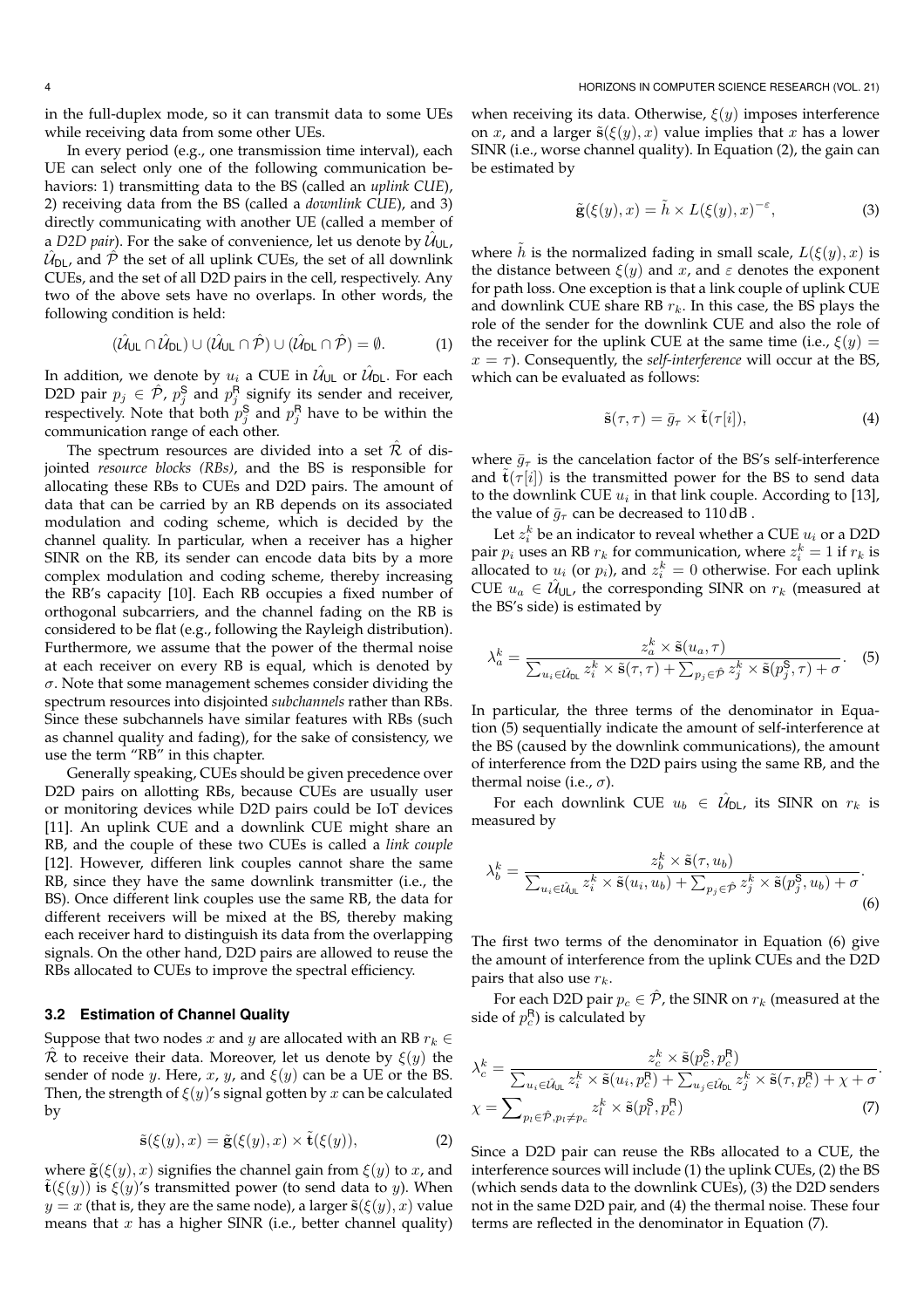RESOURCE AND POWER MANAGEMENT FOR IN-BAND D2D COMMUNICATIONS 5

## **3.3 Problem Formulation**

Let  $B$  be the total channel bandwidth. According to the Shannon's capacity formula [14], we can estimate the amount of network throughput as follows:

$$
\Phi = \sum_{r_k \in \hat{\mathcal{R}}} \frac{B}{|\hat{\mathcal{R}}|} (\Phi_a + \Phi_b + \Phi_c),
$$
\n
$$
\Phi_a = \sum_{u_a \in \hat{\mathcal{U}}_{\text{UL}}} \log_2(1 + \lambda_a^k),
$$
\n
$$
\Phi_b = \sum_{u_b \in \hat{\mathcal{U}}_{\text{DL}}} \log_2(1 + \lambda_b^k),
$$
\n
$$
\Phi_c = \sum_{p_c \in \hat{\mathcal{P}}} \log_2(1 + \lambda_c^k),
$$
\n(8)

where " $|\cdot|$ " represents the number of elements in a set (that is,  $|\mathcal{R}|$  is the number of RBs in  $\mathcal{R}$ ). After that, an RB allocation solution can be described as a matrix Z whose dimension is  $(N_{\mathsf{UL}}+N_{\mathsf{DL}}+N_{\mathsf{DP}})\times N_{\mathsf{RB}}$ , where  $N_{\mathsf{UL}}=|\hat{\mathcal{U}}_{\mathsf{UL}}|$ ,  $N_{\mathsf{DL}}=|\hat{\mathcal{U}}_{\mathsf{DL}}|$ ,  $N_{\text{DP}} = |\hat{\mathcal{P}}|$ , and  $N_{\text{RB}} = |\hat{\mathcal{R}}|$ :

$$
\mathbf{Z} = \left[ \begin{array}{c} Z_{\text{UL}} \\ Z_{\text{DL}} \\ Z_{\text{DP}} \end{array} \right],\tag{9}
$$

where  $Z_{\text{UL}} = [z_a^k]_{N_{\text{UL}} \times N_{\text{RB}}}$ ,  $Z_{\text{DL}} = [z_b^k]_{N_{\text{DL}} \times N_{\text{RB}}}$ , and  $Z_{\text{DP}} =$  $[z_c^k]_{N_{\text{DP}} \times N_{\text{RB}}}$  signify the matrices of RB allocation for uplink CUEs, downlink CUEs, and D2D pairs, respectively. On the other hand, a power allocation solution can be expressed by a matrix **T** of dimension  $(N_{UL} + N_{DL} + N_{DP})$  as follows:

$$
\mathbf{T} = \left[ \begin{array}{c} T_{\mathsf{UL}} \\ T_{\mathsf{DL}} \\ T_{\mathsf{DP}} \end{array} \right],\tag{10}
$$

where  $T_{UL} = [\tilde{\mathbf{t}}(u_a)]_{N_{UL}}$ ,  $T_{DL} = [\tilde{\mathbf{t}}(\tau[b])]_{N_{DL}}$ , and  $T_{DP} =$  $\left[\tilde{\mathbf{t}}(p_c^{\mathsf{S}})\right]_{N_{\text{DP}}}$  denote the matrices of power allocation for uplink CUEs, downlink CUEs, and D2D pairs, respectively.

After that, the problem of resource and power management for in-band D2D communications can be formulated as an optimization problem:

$$
[\mathbf{Z}_{\mathrm{opt}}, \mathbf{T}_{\mathrm{opt}}] = \arg_{\mathbf{Z}, \mathbf{T}} \max \Phi,\tag{11}
$$

subject to the following constraints:

$$
z_a^k, z_b^k, z_c^k \in \{0, 1\}, \qquad \forall u_a \in \hat{\mathcal{U}}_{\mathsf{UL}}, \forall u_b \in \hat{\mathcal{U}}_{\mathsf{DL}}, \qquad (12)
$$

$$
\forall p_c \in \hat{\mathcal{P}}, \forall r_k \in \hat{\mathcal{R}},
$$

$$
\sum_{u_a \in \hat{\mathcal{U}}_{\text{UL}}} z_a^k \le 1, \qquad \forall r_k \in \hat{\mathcal{R}}, \tag{13}
$$

$$
\sum_{u_b \in \hat{\mathcal{U}}_{0\mathsf{L}}} z_b^k \le 1, \qquad \forall r_k \in \hat{\mathcal{R}}, \tag{14}
$$

 $t_a^{\min} \leq \tilde{\mathbf{t}}(u_a) \leq t_a^{\max}, \qquad \forall u_a \in \hat{\mathcal{U}}$  $(15)$ 

$$
t_{\tau}^{\min} \leq \tilde{\mathbf{t}}(\tau[b]) \leq t_{\tau}^{\max}, \qquad \forall u_b \in \hat{\mathcal{U}}_{\text{DL}}, \tag{16}
$$

$$
t_c^{\min} \le \tilde{\mathbf{t}}(p_c^{\mathbf{S}}) \le t_c^{\max}, \qquad \forall p_c \in \hat{\mathcal{P}}. \tag{17}
$$

The objective function in Equation (11) wants to find out the optimal solution to RB and power allocation (i.e.,  $\mathbf{Z}_{\text{opt}}$ and  $T_{\text{opt}}$ ), so as to maximize network throughput. Then, Equation (12) means that  $z_a^k$ ,  $z_b^k$ ,  $z_c^k$  are indicators whose values are either 0 or 1. Both constraints in Equations (13) and (14) indicate that every RB can be allocated to at most one uplink CUE and one downlink CUE, respectively. These two constraints together imply that at most one link couple can use the same RB for data transmissions. After that, Equation (15) gives the lower and upper bounds on the transmitted power of each uplink CUE  $u_a \in \hat{\mathcal{U}}_{\cup L}$ , which are denoted by  $t_a^{\min}$  and



Fig. 3: A weighted bipartite graph to reveal the partnership of CUEs and D<sub>2D</sub> pairs.

 $t_a^{\text{max}}$ , respectively. Equation (16) indicates the lower and upper bounds on the BS's transmitted power to send data to a downlink CUE in  $\hat{\mathcal{U}}_{DL}$ , as denoted by  $t_{\tau}^{\min}$  and  $t_{\tau}^{\max}$ , respectively. Finally, Equation (17) puts the lower and upper bounds on the transmitted power of each D2D sender, which are denoted by  $t_c^{\text{min}}$  and  $t_c^{\text{max}}$  for a D2D pair  $p_c \in \hat{\mathcal{P}}$ , respectively.

The above formulation is in the form of *mixed integer nonlinear programming (MINP)* [15], which means that this problem is NP-hard. In addition, the optimal solution  $Z_{opt}$  to RB allocation and the optimal solution  $T_{opt}$  to power allocation cannot be obtained independently. That is because the power allocation determines the intensity of the receiving signals and also the interference relationship between different communication links. On the other hand, the interference relationship substantially affects network throughput. Consequently, it is a big challenge to efficiently manage resources and transmitted power for in-band D2D communications.

## **4 RESOURCE AND POWER MANAGEMENT SCHEMES**

In this section, we discuss the existing resource and power management schemes proposed for in-band D2D communications, which are divided into four categories: matching-based, game-based, coloring-based, and other schemes. Then, we give a comparison between these management schemes. If not specified, the underlay mode is employed by a management scheme, as discussed in Section 2.3.

#### **4.1 Matching-based Management Schemes**

The matching-based management schemes construct a *weighted bipartite graph* to reveal the RB-sharing partnership of UEs, which comprises a vertex set  $\hat{V}$  and an edge set  $\hat{\mathcal{E}}$ , as shown in Figure 3. Specifically, the vertex set  $\hat{V}$  contains the involved UEs, which is further divided into two subsets composed of CUEs and D2D pairs. On the other hand, each edge in  $\hat{\mathcal{E}}$  joins one CUE  $u_i$  to a D2D pair  $p_j$ , which indicates that  $p_j$  wants to reuse  $u_i$ 's RB. Moreover, there is a weight  $w(u_i, p_j)$  associated with every edge  $(u_i, p_j)$  in  $\hat{\mathcal{E}}$ .

Chen et al. [16] assume that there are more uplink CUEs than D2D pairs in a cell (that is,  $\hat{\cal V}=\hat{\cal U}_{\sf UL}\cup\hat{\cal P}$  and  $|\hat{\cal U}_{\sf UL}|>0$  $|\hat{\mathcal{P}}|$ ). Each uplink CUE  $u_i \in \hat{\mathcal{U}}_{\cup L}$  has a dedicated RB and its transmitted power  $\tilde{\mathbf{t}}(u_i)$  is fixed to  $\bar{t}_i$ . On the other hand, the transmitted power of each D2D sender  $p_j^{\mathsf{S}}$  is set to  $\tilde{\mathbf{t}}(p_j^{\mathsf{S}}) = \bar{t}_j$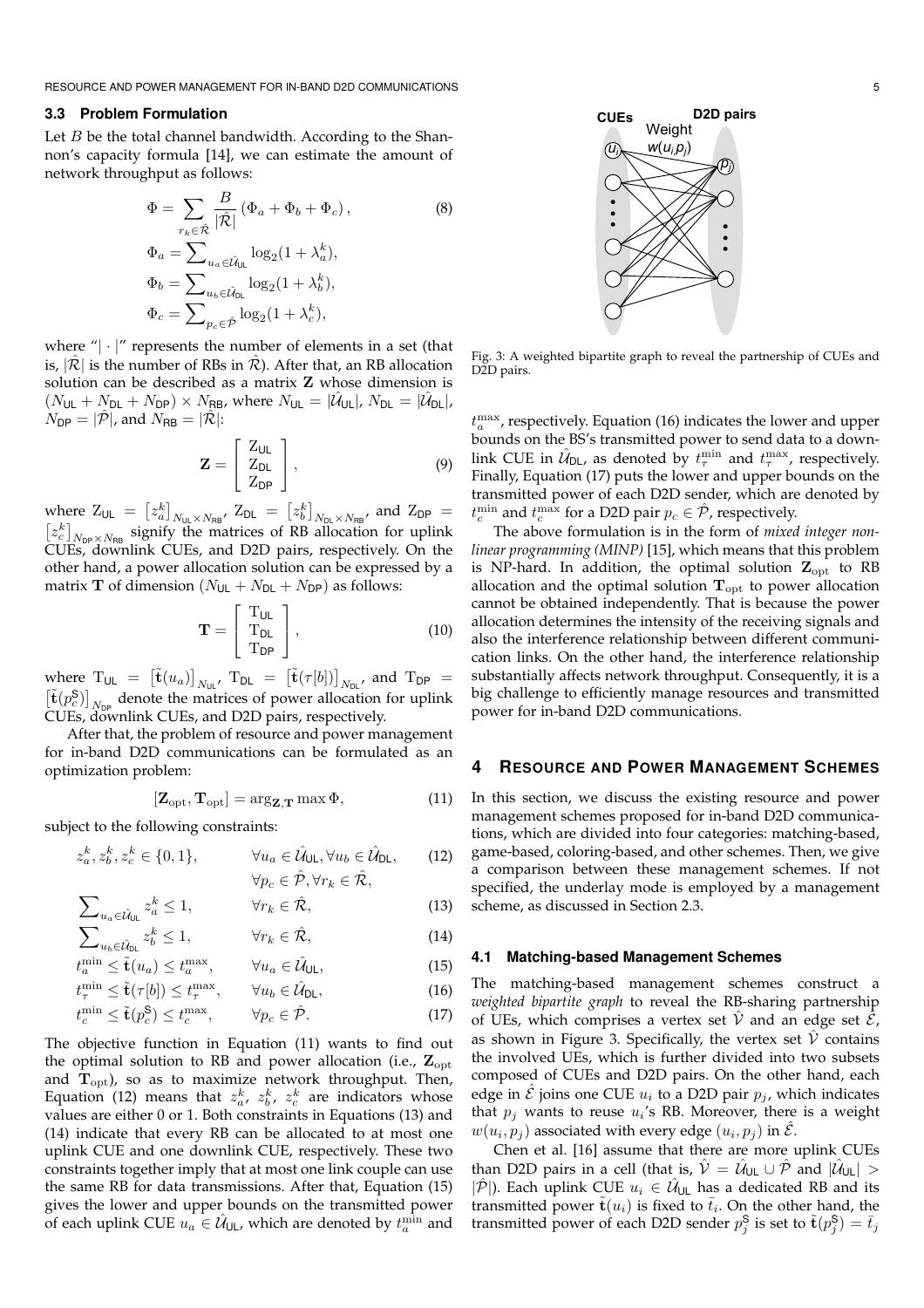(i.e. also predefined). Then, the weight of each edge  $(u_i, p_j)$  in  $\hat{\mathcal{E}}$  is defined as follows:

$$
w(u_i, p_j) = \frac{B}{|\hat{\mathcal{R}}|} \log_2 \left( 1 + \frac{\tilde{\mathbf{g}}(u_i, \tau) \times \bar{t}_i}{\tilde{\mathbf{g}}(p_j^{\mathsf{S}}, \tau) \times \bar{t}_j + \sigma} \right) +
$$

$$
\frac{B}{|\hat{\mathcal{R}}|} \log_2 \left( 1 + \frac{\tilde{\mathbf{g}}(p_j^{\mathsf{S}}, p_j^{\mathsf{R}}) \times \bar{t}_j}{\tilde{\mathbf{g}}(u_i, p_j^{\mathsf{R}}) \times \bar{t}_i + \sigma} \right). \tag{18}
$$

In Equation (18), the first term gives  $u_i$ 's expected throughput and the second term indicates  $p_j$ 's expected throughput when  $u_i$  and  $p_j$  share the same RB. However, since  $|\mathcal{U}_{UL}|$  is larger than  $|\hat{\mathcal{P}}|$ , a number  $(|\hat{\mathcal{U}}_{UL}| - |\hat{\mathcal{P}}|)$  of *extended nodes* are added to the subset  $\hat{\mathcal{P}}$  in the bipartite graph. The corresponding transmitted power  $\tilde{\mathbf{t}}(p_{j'}^{\mathbf{S}})$  of an extended node  $p_{j'} \in \hat{\mathcal{P}}$  is zero (as it is virtual). Then, for each edge  $(u_i, p_{j'})$  linked to an extend node, according to Equation (18), its weight can be simplified to

$$
w(u_i, p_{j'}) = \frac{B}{|\hat{\mathcal{R}}|} \log_2 \left( 1 + \frac{\tilde{\mathbf{g}}(u_i, \tau) \times \bar{t}_i}{\sigma} \right). \tag{19}
$$

By using the Kuhn-Munkres algorithm [17], a matching in which the sum of edge weights is maximized (also known as a *maximum-weight matching*) can be found in  $O(N_{\text{UL}}^3)$  time, where  $N_{UL}$  is the number of uplink CUEs (i.e.,  $|\hat{U}_{UL}|$ ). After that, for each edge  $(u_i, p_j)$  in the maximum-weight matching, D2D pair  $p_j$  is allowed to share CUE  $u_i$ 's RB. However, if  $p_j$ is an extended node (i.e.,  $p_j = p_{j'}$ ), it means that CUE  $u_i$  will use its RB solely.

Feng et al. [18] consider a similar scenario with the work [16] (i.e.,  $|\hat{\mathcal{U}}_{\cup L}| > |\hat{\mathcal{P}}|$ ). For each uplink CUE  $u_i \in \hat{\mathcal{U}}_{\cup L}$  and each D2D pair  $p_j \in \hat{\mathcal{P}}$ , they find the best transmitted power for  $u_i$  and  $p_j^{\mathsf{S}}$  (as denoted by  $t_i^*$  and  $t_j^*$ , respectively) to maximize their throughput:

$$
(t_i^*, t_j^*) = \arg \max_{\tilde{\mathbf{t}}(u_i), \tilde{\mathbf{t}}(p_j^{\mathsf{S}})} \log_2(1 + \lambda_i) + \log_2(1 + \lambda_j), \quad (20)
$$

subject to

$$
\lambda_i = \frac{\tilde{\mathbf{g}}(u_i, \tau) \times \tilde{\mathbf{t}}(u_i)}{\tilde{\mathbf{g}}(p_j^{\mathsf{S}}, \tau) \times \tilde{\mathbf{t}}(p_j^{\mathsf{S}}) + \sigma} \ge \lambda_i^{\min},\tag{21}
$$

$$
\lambda_j = \frac{\tilde{\mathbf{g}}(p_j^{\mathsf{S}}, p_j^{\mathsf{R}}) \times \tilde{\mathbf{t}}(p_j^{\mathsf{S}})}{\tilde{\mathbf{g}}(u_i, p_j^{\mathsf{R}}) \times \tilde{\mathbf{t}}(u_i) + \sigma} \ge \lambda_j^{\min},\tag{22}
$$

$$
\tilde{\mathbf{t}}(u_i) \le t_{\text{max}}^{\text{CUE}} \text{ and } \tilde{\mathbf{t}}(p_j^{\mathsf{S}}) \le t_{\text{max}}^{\text{D2D}},
$$
\n(23)

where  $\lambda_i^{\min}$  and  $\lambda_j^{\min}$  are the target SINRs for CUE  $u_i$  and D2D pair  $p_j$ , respectively. Moreover,  $t_{\text{max}}^{\text{CUE}}$  and  $t_{\text{max}}^{\text{D2D}}$  denote the maximum transmitted power of CUEs and D2D senders, respectively. In Equation (20), the bandwidth of each RB (i.e.,  $B/|\mathcal{R}|$ ) is omitted for simplification (as the bandwidth is a constant). For CUE  $u_i$ , if there is no D2D pair to share its RB, the amount of  $u_i$ 's maximum throughput will be

$$
\phi_i = \log_2 \left( 1 + \frac{\tilde{\mathbf{g}}(u_i, \tau) \times t_{\text{max}}^{\text{CUE}}}{\sigma} \right). \tag{24}
$$

When D2D pair  $p_j$  shares  $u_i$ 's RB, the aggregate throughput will be

$$
\phi_{i,j}^{\text{sum}} = \log_2 \left( 1 + \frac{\tilde{\mathbf{g}}(u_i, \tau) \times t_i^*}{\tilde{\mathbf{g}}(p_j^{\mathsf{S}}, \tau) \times t_j^* + \sigma} \right) + \log_2 \left( 1 + \frac{\tilde{\mathbf{g}}(p_j^{\mathsf{S}}, p_j^{\mathsf{R}}) \times t_j^*}{\tilde{\mathbf{g}}(u_i, p_j^{\mathsf{R}}) \times t_i^* + \sigma} \right). \tag{25}
$$

Afterward, the weight of each edge  $(u_i, p_j)$  in the bipartite graph, where  $u_i \in \hat{\mathcal{U}}$ <sub>UL</sub> and  $p_j \in \mathcal{P}$ , is defined as the amount of *throughput gain* by D2D pair  $p_i$ , which is calculated by  $\phi_{i,j}^{\text{sum}} - \phi_i$ . Like [16], a maximum-weight matching is found by the Kuhn-Munkres algorithm, so the time complexity of the RB allocation method in [18] is  $O(N_{\text{UL}}^3)$ . However, the time complexity of the power control method (i.e., Equation (20)) is not analyzed.

Chang et al. [19] let the D2D pairs share the RBs that have been allocated to the downlink CUEs (i.e.,  $\hat{\mathcal{V}} = \hat{\mathcal{U}}_{\text{DL}} \cup \hat{\mathcal{P}}$ ). To do so, each CUE  $u_i \in \hat{\mathcal{U}}_{DL}$  maintains a *preference list* of the desired D2D pairs, which sorts each D2D pair  $p_j \in \mathcal{P}$ in decreasing order according to the ratio  $\tilde{\mathbf{g}}(p_j^{\mathsf{S}}, p_j^{\mathsf{R}})/\tilde{\mathbf{g}}(u_i, p_j^{\mathsf{R}})$ where  $\tilde{\mathbf{g}}(p_j^{\mathsf{S}}, p_j^{\mathsf{R}})$  denotes the channel gain from the sender  $p_j^{\mathsf{S}}$ to the receiver  $p_j^{\mathsf{R}}$  in D2D pair  $p_j$ , and  $\tilde{\mathbf{g}}(u_i, p_j^{\mathsf{R}})$  represents the channel gain between CUE  $u_i$  and D2D receiver  $p_j^{\text{R}}$ . In particular, with a larger gain value  $\tilde{\mathbf{g}}(p_j^{\mathsf{S}}, p_j^{\mathsf{R}})$ , CUE  $u_i$  could experience less interference from D2D sender  $p_j^{\mathsf{S}}$ , because  $p_j^{\mathsf{S}}$ can transmit data to  $p_j^{\mathsf{R}}$  by using less power to reach its target SINR. On the other hand, each D2D pair  $p_j$  in  $\hat{\mathcal{P}}$  also adopts a preference list to prioritize each CUE  $u_i$  in  $\hat{\mathcal{U}}_{\mathsf{DL}}$  according to the ratio  $\tilde{\mathbf{g}}(\tau,u_i)/\tilde{\mathbf{g}}(u_i,p_j^{\mathsf{R}})$ , where  $\tilde{\mathbf{g}}(\tau,u_i)$  is the channel gain between the BS and  $u_i$ . More concretely, when a CUE has a larger gain value  $\tilde{\mathbf{g}}(\tau, u_i)$ , it can be more resistant to the intracell interference. Besides, the CUE will experience less interference from the D2D sender if the gain value  $\tilde{\mathbf{g}}(u_i, p_j^{\mathsf{R}})$  is smaller. After that, the Gale-Shapley algorithm [20] is applied to match downlink CUEs and D2D pairs according to their preference lists. As to the time complexity, constructing the preference lists for all downlink CUEs and D2D pairs takes time of  $O(N_{\text{DL}} \log_2 N_{\text{DL}}) + O(N_{\text{DP}} \log_2 N_{\text{DP}})$ , where  $N_{\text{DL}}$  is the number of downlink CUEs in  $\hat{\mathcal{U}}_{DL}$ , and  $N_{DP}$  is the number of D2D pairs in  $\hat{\mathcal{P}}$ . Then, running the Gale-Shapley algorithm requires  $O(N_{\text{DL}} \times N_{\text{DP}})$  time. Supposing that  $N_{\text{DL}} > N_{\text{DP}} > \log_2 N_{\text{DL}}$ (i.e., there are more downlink CUEs than D2D pairs), the total time complexity will be  $O(N_{\text{DL}} \log_2 N_{\text{DL}}) + O(N_{\text{DP}} \log_2 N_{\text{DP}}) +$  $O(N_{\text{DL}} \times N_{\text{DP}}) = O(N_{\text{DL}} \times N_{\text{DP}}).$ 

Given a set  $\hat{\mathcal{U}}_{\mathsf{UL}}$  of uplink CUEs and a set  $\hat{\mathcal{P}}$  of D2D pairs, Zhou et al. [21] allocate one RB to each CUE and then make D2D pairs reuse their RBs, where each RB is allowed to be shared by at most one D2D pair, such that the overall *energy efficiency* can be maximized. Specifically, the energy efficiency (measured in bits/J/Hz) is defined as the amount of spectrum efficiency (measured in bits/s/Hz) divided by the total power consumption (measured in W) [22]. Then, a *partner selection matrix*  $\mathbf{C}_{N_{\text{UL}}\times N_{\text{DP}}}$  for CUEs is built, where the  $(i, j)$ -th element  $c_{i,j} \in \{0,1\}$  indicates the selection decision of the CUE- $\hat{\text{D2D}}$  partnership  $(u_i, p_j)$  for CUE  $u_i\, \in\, \hat{\mathcal{U}}_{\text{UL}}$  and D2D pair  $p_i \in \hat{\mathcal{P}}$ . If  $c_{i,j} = 1$ ,  $u_i$  prefers to have a relationship with  $p_i$ . Otherwise, we have  $c_{i,j} = 0$ . Moreover, a partner selection matrix  $\mathbf{D}_{N_{\text{DP}}\times N_{\text{UL}}}$  for D2D pairs is built, where the  $(j, i)$ -th element  $d_{j,i} \in \{0,1\}$  indicates the selection decision of the D2D-CUE partnership  $(p_j, u_i)$  for D2D pair  $p_j \in \hat{\mathcal{P}}$  and CUE  $u_i \in \hat{\mathcal{U}}_{\cup \mathsf{L}}$ . If  $d_{j,i} = 1$ ,  $p_j$  prefers to form a relationship with  $u_i$ . Otherwise,  $d_{j,i}$  is set to zero. Then, for each uplink CUE  $u_i \in \hat{\mathcal{U}}$ <sub>UL</sub>, its spectrum efficiency is calculated by

$$
\vartheta_i = \log_2 \left( 1 + \frac{\tilde{\mathbf{g}}(u_i, \tau) \times \tilde{\mathbf{t}}(u_i)}{\sigma + \sum_{p_j \in \hat{\mathcal{P}}} c_{i,j} \times d_{j,i} \times \tilde{\mathbf{g}}(p_j^{\mathbf{S}}, \tau) \times \tilde{\mathbf{t}}(p_j^{\mathbf{S}})} \right). \tag{26}
$$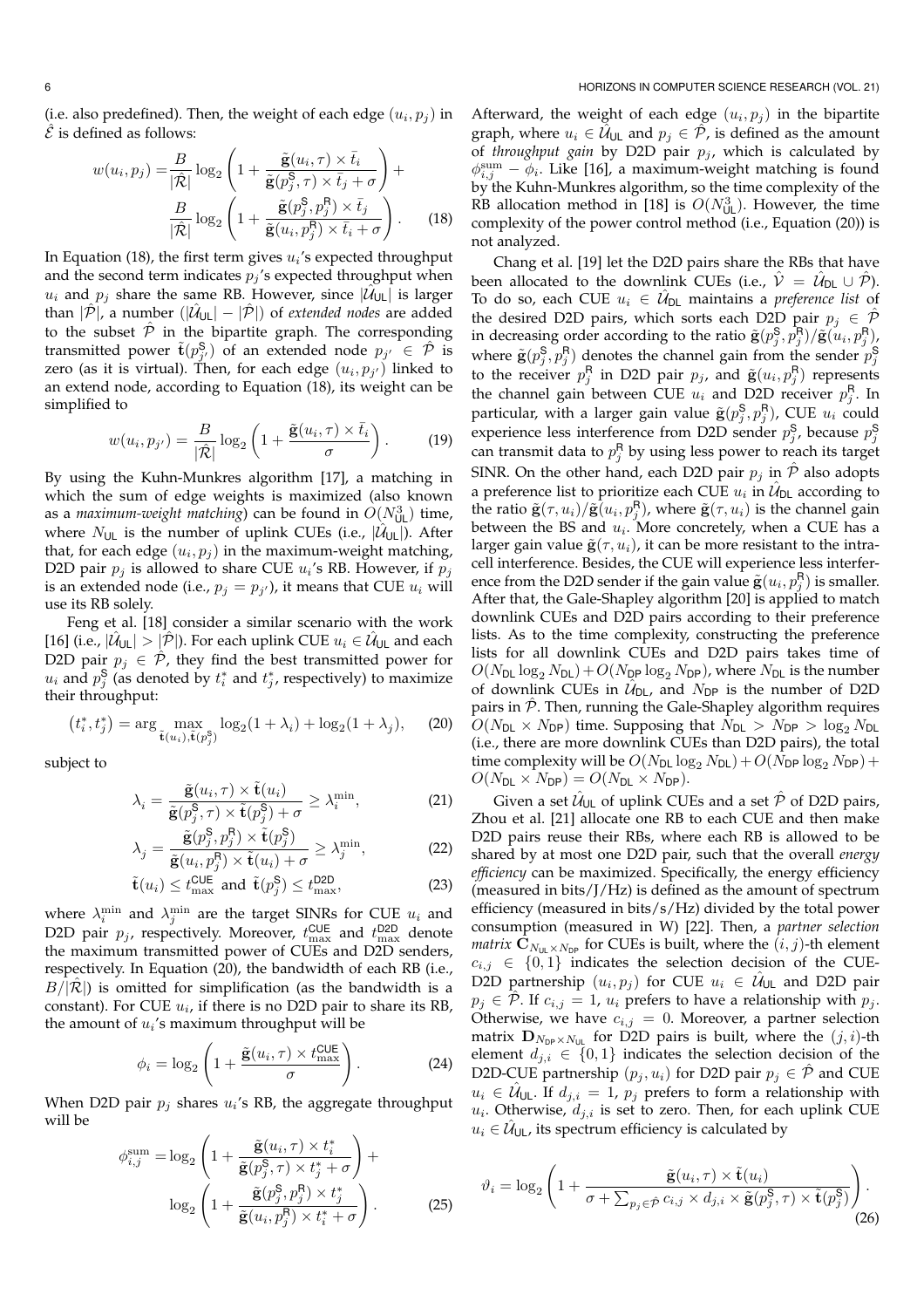RESOURCE AND POWER MANAGEMENT FOR IN-BAND D2D COMMUNICATIONS **THE SOURCE AND THE SOURCE AND THE SOURCE AND THE SOURCE AND THE SOURCE AND THE SOURCE AND POWER MANAGEMENT FOR IN-BAND D2D COMMUNICATIONS** 

Moreover, the power consumption for CUE  $u_i$  is estimated as follows:

$$
e_i = \frac{\tilde{\mathbf{t}}(u_i)}{\eta} + e_{\text{cir}},
$$
 (27)

where  $\eta$  denotes the power amplifier efficiency  $(0 < \eta < 1)$ and  $e_{\text{cir}}$  is the total circuit power consumption (i.e., the amount of power consumed by the frequency synthesizer, mixer, analog-to-digital converter, digital-to-analog converter and so on).

On the other hand, for each D2D pair  $p_j \in \hat{\mathcal{P}}$ , its spectrum efficiency is estimated by

$$
\vartheta_j = \sum_{u_i \in \hat{\mathcal{U}}_{\text{UL}}} \log_2 \left( 1 + \frac{c_{i,j} \times d_{j,i} \times \tilde{\mathbf{g}}(p_j^{\mathsf{S}}, p_j^{\mathsf{R}}) \times \tilde{\mathbf{t}}(p_j^{\mathsf{S}})}{\sigma + c_{i,j} \times d_{j,i} \times \tilde{\mathbf{g}}(u_i, p_j^{\mathsf{S}}) \times \tilde{\mathbf{t}}(u_i)} \right). \tag{28}
$$

In addition, the power consumption for D2D pair  $p_i$  is measured by

$$
e_j = \sum_{u_i \in \hat{\mathcal{U}}_{\text{UL}}} \frac{c_{i,j} \times d_{j,i} \times \tilde{\mathbf{t}}(p_j^{\mathsf{S}})}{\eta} + 2e_{\text{cir}}.
$$
 (29)

After that, each CUE is associated with a preference list, which sorts every D2D pair  $p_i$  in  $\hat{P}$  based on the value of  $\vartheta_i/e_i$  decreasingly. On the other hand, each D2D pair is also associated with a preference list that sorts every CUE  $u_i$  in  $\hat{\mathcal{U}}_{\mathsf{UL}}$  according to the value of  $\vartheta_i/e_i$  in descending order. The Gale-Shapley algorithm is then adopted to match CUEs with D2D pairs. According to [21], the time complexity is shown to be  $O(\alpha_1 N_{UL} \times N_{DP})$ , where  $\alpha_1$  is the number of iterations used to find adequate transmitted power for UEs (including uplink CUEs and D2D senders) and construct the two partner selection matrices.

Mondal et al. [23] assume that there is a set  $\hat{\mathcal{R}}$  of RBs allocated to a set  $\hat{\mathcal{U}}_{\text{UL}}$  of uplink CUEs. The objective is to schedule the D2D pairs in  $\hat{\mathcal{P}}$  to reuse these RBs, where each D2D pair is allowed to reuse at most  $\alpha_2$  RBs in  $\mathcal{R}$  ( $\alpha_2 \geq 1$ ), such that their data rates can achieve the proportional fairness. Suppose that an RB  $r_k\,\in\,\hat{\mathcal{R}}$  is allocated to a CUE  $u_i\,\in\,\hat{\mathcal{U}}_{\mathsf{UL}}$ whose minimum required SINR is  $\lambda_i^{\min}$ . If  $r_k$  is also allotted to a D2D pair  $p_i \in \mathcal{P}$ , the transmitted power for its sender must satisfy the following condition:

$$
\tilde{\mathbf{t}}(p_j^{\mathsf{S}}) \le \frac{\tilde{\mathbf{g}}(u_i, \tau) \times \tilde{\mathbf{t}}(u_i)}{\lambda_i^{\min} \times \tilde{\mathbf{g}}(p_j^{\mathsf{S}}, \tau)} - \frac{\sigma}{\tilde{\mathbf{g}}(p_j^{\mathsf{S}}, \tau)}.
$$
(30)

Then, the achievable data rate for D2D pair  $p_j$  can be estimated by

$$
\phi_j = \frac{B}{|\hat{\mathcal{R}}|} \log_2 \left( 1 + \frac{\tilde{\mathbf{g}}(p_j^{\mathsf{S}}, p_j^{\mathsf{R}}) \times \tilde{\mathbf{t}}(p_j^{\mathsf{S}})}{\tilde{\mathbf{g}}(u_i, p_j^{\mathsf{R}}) \times \tilde{\mathbf{t}}(u_i) + \sigma} \right).
$$
(31)

To allocate the RBs in  $\mathcal R$  to the D2D pairs in  $\mathcal P$ , a weighted bipartite graph is constructed, whose vertex set contains a special set  $\hat{\mathcal{D}}'$  and the set  $\hat{\mathcal{R}}$ , where  $\hat{\mathcal{D}}'$  is the set of D2D pairs in  $\hat{\mathcal{P}}$  repeated  $\alpha_2$  times (since each D2D pair can reuse at most  $\alpha_2$ RBs). Moreover, for each edge  $(p_i, r_k)$  in the bipartite graph, where  $p_j \in \hat{\mathcal{D}}'$  and  $r_k \in \hat{\mathcal{R}}$ , the associated weight is calculated by  $\phi_j/\tilde{\phi}_j^{\text{avg}}$ , where  $\phi_j^{\text{avg}}$  denotes the average data rate of D2D pair  $p_i$  in the past. Here, the weight can be viewed as a metric to evaluate the degree of proportional fairness [24]. After that, the Blossom algorithm [25] is adopted to match the D2D pairs in  $\hat{\mathcal{D}}'$  and the RBs in  $\hat{\mathcal{R}}$ . In [23], it consumes  $O(\alpha_2^2 N_{\textsf{DP}})$  time

to calculate edge weights. Moreover, the Blossom algorithm takes  $O(((\alpha_2 + 1)N_{\text{DP}})^3)$  time. To sum up, the overall time complexity is  $O(\alpha_2^2 N_{\text{DP}}) + O(((\alpha_2 + 1)N_{\text{DP}})^3) = O((\alpha_2 N_{\text{DP}})^3)$ .

## **4.2 Game-based Management Schemes**

As the name suggests, the game-based management schemes formulate the resource allocation problem or the power control problem by using different strategic games. Then, various game-theoretic mechanisms are proposed to solve these problems.

Chen et al. [26] let the D2D pairs in  $\hat{P}$  reuse the RBs allocated to the uplink CUEs in  $\hat{\mathcal{U}}_{\mathsf{UL}}$ , where the Stackelberg game is used to find the transmitted power of each D2D sender (i.e., power control). In a general Stackelberg game with one leader and one follower [27], according to the price offered by the leader, the follower decides its best quantity such that the follower's utility can be maximized. Moreover, the leader knows the follower's quantity function of the price variable, and it charges a price for the follower in order to maximize the leader's utility. For power control, the leader is a CUE  $u_i \in \hat{\mathcal{U}}_{\cup \mathsf{L}}$  and the follower is a D2D pair  $p_j \in \hat{\mathcal{P}}$  that wants to share  $u_i$ 's RB. The objective is to find the optimal price  $\mu$ and the best transmitted power  $\tilde{\mathbf{t}}(p_j^{\mathsf{S}})$  for D2D sender  $p_j^{\mathsf{S}}$ , such that the utilities of both  $u_i$  and  $p_j$  can be maximized. For D2D pair  $p_j$  (i.e., the follower), the utility function is defined as its throughput subtracted by the payment that  $p_i$  should pay for sharing  $u_i$ 's RB, which is expressed by

$$
\mathbb{U}_{\mathbf{D}}(\mu, \tilde{\mathbf{t}}(p_j^{\mathbf{S}})) = \log_2 \left( 1 + \frac{\tilde{\mathbf{g}}(p_j^{\mathbf{S}}, p_j^{\mathbf{R}}) \times \tilde{\mathbf{t}}(p_j^{\mathbf{S}})}{\tilde{\mathbf{g}}(u_i, p_j^{\mathbf{R}}) \times \tilde{\mathbf{t}}(u_i) + \Omega_{\mathbf{D}}} \right) - \mu \times \tilde{\mathbf{g}}(p_j^{\mathbf{S}}, \tau) \times \tilde{\mathbf{t}}(p_j^{\mathbf{S}}),
$$
\n(32)

where

$$
\Omega_{\mathbf{D}} = \sum_{p_a \in \hat{\mathcal{P}}_i} \tilde{\mathbf{g}}(p_a^{\mathbf{S}}, p_j^{\mathbf{R}}) \times \tilde{\mathbf{t}}(p_a^{\mathbf{S}}) + \sigma,\tag{33}
$$

where  $\hat{\mathcal{P}}_i \subset \hat{\mathcal{P}}$  is the subset of D2D pairs that currently share  $u_i$ 's RB. On the other hand, for CUE  $u_i$  (i.e., the leader), the utility function is defined as its throughput added by the revenue that  $u_i$  earns from D2D pair  $p_j$ , which can be expressed by

$$
\mathbb{U}_{\mathbf{C}}(\mu, \tilde{\mathbf{t}}(p_j^{\mathsf{S}})) = \log_2 \left( 1 + \frac{\tilde{\mathbf{g}}(u_i, \tau) \times \tilde{\mathbf{t}}(u_i)}{\tilde{\mathbf{g}}(p_j^{\mathsf{S}}, \tau) \times \tilde{\mathbf{t}}(p_j^{\mathsf{S}}) + \Omega_{\mathbf{C}}} \right) + \times \tilde{\mathbf{g}}(p_j^{\mathsf{S}}, \tau) \times \tilde{\mathbf{t}}(p_j^{\mathsf{S}}),
$$
\n(34)

where

$$
\Omega_{\mathbf{C}} = \sum_{p_a \in \hat{\mathcal{P}}_i} \tilde{\mathbf{g}}(p_a^{\mathbf{S}}, \tau) \times \tilde{\mathbf{t}}(p_a^{\mathbf{S}}) + \sigma,\tag{35}
$$

and  $\chi$  is a constant ratio of the revenue that CUE  $u_i$  obtains to the payment that D2D pair  $p_j$  pays. The optimal price  $\mu$ takes only on one of the six values derived in [26], and the best transmitted power can be calculated as follows:

$$
\tilde{\mathbf{t}}(p_j^{\mathsf{S}}) = \frac{1}{\mu \ln 2 \times \tilde{\mathbf{g}}(p_j^{\mathsf{S}}, \tau)} - \frac{\tilde{\mathbf{g}}(u_i, p_j^{\mathsf{R}}) \times \tilde{\mathbf{t}}(u_i) + \Omega_{\mathbf{D}}}{\tilde{\mathbf{g}}(p_j^{\mathsf{S}}, p_j^{\mathsf{R}})}.
$$
 (36)

On the other hand, the resource allocation problem (for D2D pairs) is translated into a *maximum independent set (MIS)* problem. More concretely, a conflict graph is constructed for D2D pairs, where each vertex corresponds to a D2D pair not allocated any RB yet. For any two vertices  $p_a$  and  $p_b$ in the graph, there is an edge  $(p_a, p_b)$  to connect them if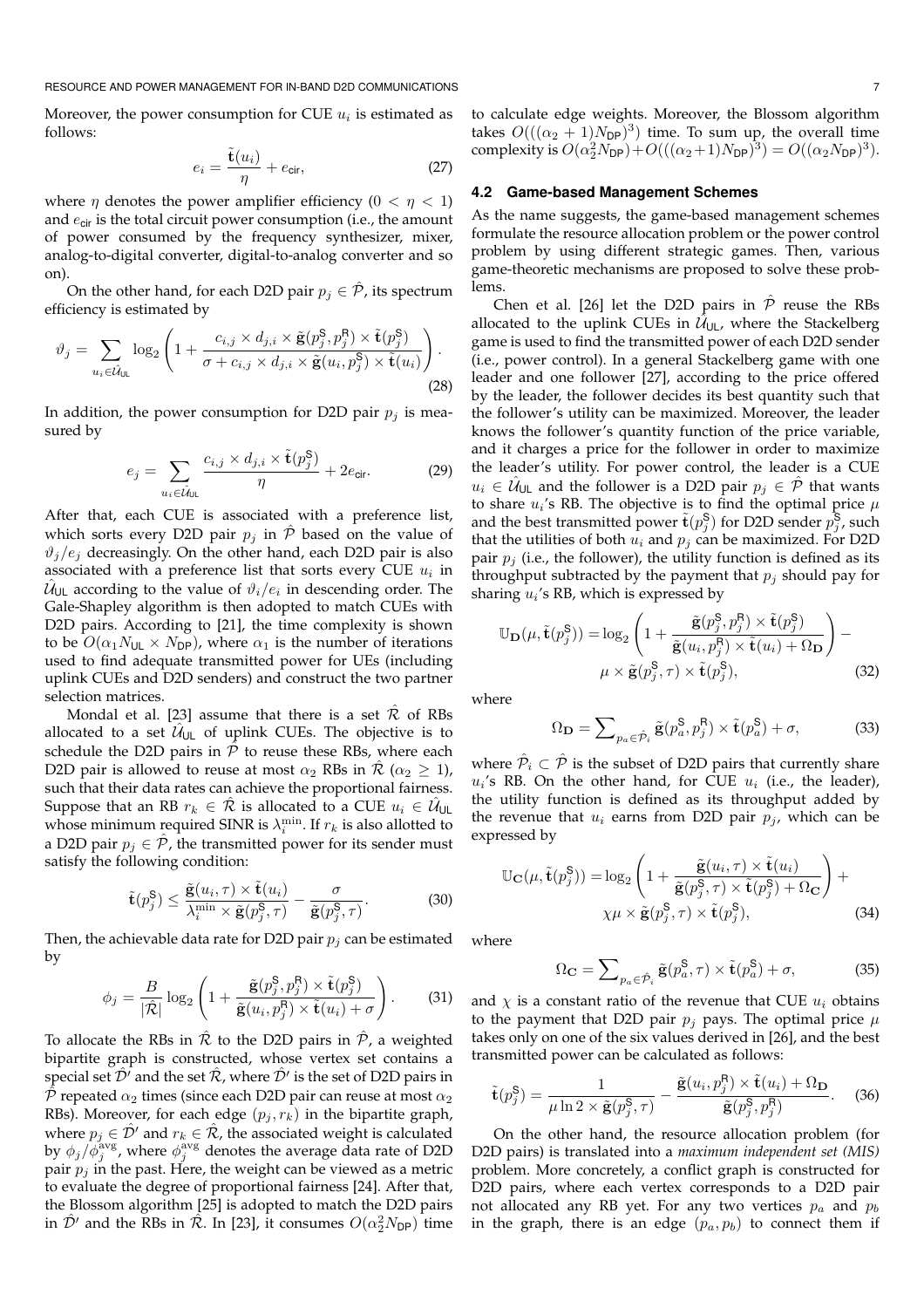the distance between D2D pairs  $p_a$  and  $p_b$  is shorter than a given threshold (in other words, these two D2D pairs will impose significant interference on each other). Because the MIS problem is NP-hard, the heuristic algorithm in [28] is used to find an approximate solution. Let  $\hat{\mathcal{P}}_{MIS}$  be an MIS of D2D pairs found by the heuristic, where these D2D pairs will not interfere with each other. For each D2D pair  $p_j \in \mathcal{P}_{MIS}$ , the transmitted power of its sender is decided by Equation (36). Afterward, we check whether adding  $p_j$  to  $\hat{\mathcal{P}}_i$  (i.e., sharing the RB of CUE  $u_i$ ) can still satisfy the target SINRs of both  $u_i$  and  $p_j$ . If so,  $p_j$  is moved from  $\hat{\mathcal{P}}_{\mathsf{MIS}}$  to  $\check{\mathcal{P}}_i$ . Otherwise,  $p_j$  is kept in  $\hat{\mathcal{P}}_{\mathsf{MIS}}$  for another trial. For the time complexity, since the optimal price  $\mu$  is limited to the six values, it takes a constant time to find the transmitted power for each D2D sender by Equation (36) (i.e., the Stackelberg game). Moreover, the heuristic in [28] requires  $O(N_{\text{DP}}^3)$  time to find the MIS solution. To sum up, the total time complexity is  $N_{\text{DP}} \times O(1) + O(N_{\text{DP}}^3) = O(N_{\text{DP}}^3)$ .

Given a set  $\hat{\mathcal{R}}$  of RBs, each allocated to one uplink CUE whose transmitted power is fixed to  $\bar{t}$ , Yuan et al. [29] let a set  $\hat{P}$  of D2D pairs share the RBs in  $\hat{R}$  and decide their transmitted power, so as to maximize the throughput of D2D pairs while suppressing their interference to cellular links. An RB can be shared by multiple D2D pairs, but each D2D pair is given at most one RB. Let  $z_i^k$  be an indicator to reveal whether RB  $r_k$ is allocated to D2D pair  $p_i$ , where  $z_i^k \in \{0,1\}$ . Then, the data rate of  $p_i$  on  $r_k$  is estimated by

$$
\phi_{i,k} = \log_2 \left( 1 + \frac{z_i^k \times \tilde{\mathbf{g}}(p_i^{\mathsf{S}}, p_i^{\mathsf{R}}) \times \tilde{\mathbf{t}}(p_i^{\mathsf{S}})}{\sigma + \phi_1 + \phi_2} \right), \quad (37)
$$

$$
\phi_1 = \tilde{\mathbf{g}}(u_k, p_i^{\mathsf{R}}) \times \bar{t},
$$

$$
\phi_2 = \sum_{p_j \in \hat{\mathcal{P}} \setminus \{p_i\}} z_j^k \times \tilde{\mathbf{g}}(p_j^{\mathsf{S}}, p_i^{\mathsf{R}}) \times \tilde{\mathbf{t}}(p_j^{\mathsf{S}}),
$$

where CUE  $u_k$  uses RB  $r_k$ . In Equation (37), the bandwidth is omitted for simplification. Given the transmitted power of each D2D sender (that is,  $\tilde{\mathbf{t}}(p_i^{\mathbf{S}})$  is predefined,  $\forall p_i \in \hat{\mathcal{P}}$ ), the RB allocation problem for D2D pairs is formulated as a *manyto-one matching game*. More concretely, given two disjoint sets  $\overline{P}$  and  $\overline{R}$  of players, a many-to-one matching  $\zeta$  is a subset of  $\hat{\mathcal{P}} \otimes \hat{\mathcal{R}}$  such that (1)  $|\zeta(p_i)| = 1$  and (2)  $|\zeta(r_k)| \leq n_k, \forall r_k \in \hat{\mathcal{R}}$ and  $\zeta(r_k) = \emptyset$  if RB  $r_k$  is not allocated to any D2D pair, where  $\zeta(p_i)=\{r_k\in\hat{\mathcal{R}}\,|\,(p_i,r_k)\in\zeta\}$  and  $\zeta(r_k)=\{p_i\in\hat{\mathcal{P}}\,|\,(p_i,r_k)\in\zeta\}$  $\zeta$ . Specifically, condition (1) indicates that each D2D pair is matched to an RB in any matching, and condition (2) means that at most  $n_k$  D2D pairs can reuse RB  $r_k$ .

In the many-to-one matching game, a utility function is used to describe the preference of each player. In particular, the utility of D2D pair  $p_i$  for RB  $r_k$  is defined by

$$
f_i(r_k) = \phi_{i,k} - \sum_{p_j \in \hat{\mathcal{P}} \setminus \{p_i\}} \mu_{j,k}^{\mathsf{IP}} \times \tilde{\mathbf{g}}(p_i^{\mathsf{S}}, p_j^{\mathsf{R}}) \times \tilde{\mathbf{t}}(p_i^{\mathsf{S}}) - \mu_{\mathsf{CH}},
$$
\n(38)

where  $\mu_{j,k}^{\text{IP}}$  denotes the *interference price* [30], which is the decrease of the data rate of D2D pair  $p_i$  with relation to one unit increment of the interference from other D2D pairs on RB  $r_k$ , and  $\mu$ <sub>CH</sub> is the price that  $p_i$  should pay to reuse  $r_k$ . On the other hand, to restrain the interference to cellular links, given a subset  $\hat{\mathcal{P}}_k \subseteq \hat{\mathcal{P}}$  of D2D pairs, the utility function for RB  $r_k$  is defined as follows:

$$
f_k(\hat{\mathcal{P}}_k) = \mu_{\text{CH}} \times |\hat{\mathcal{P}}_k| - \mu_k \sum_{p_i \in \hat{\mathcal{P}}_k} \tilde{\mathbf{g}}(p_i^{\mathbf{S}}, \tau) \times \tilde{\mathbf{t}}(p_i^{\mathbf{S}}), \quad (39)
$$

where  $\mu_k$  is the price of  $r_k$ . In Equation (39), despite the interference caused by D2D pairs to a cellular link,  $r_k$  can

still get payoff from RB sharing, which encourages the CUE to share its RB with D2D pairs. Then, the swap-matching approach in [31] is employed to find the solution to the matching game according to the preferences of D2D pairs and RBs. After obtaining the result of RB allocation for D2D pairs, the transmitted power of D2D senders is decided by playing the Stackelberg game, just like that discussed in [26].

Given uplink CUEs (i.e.,  $\hat{\mathcal{U}}_{\mathsf{UL}}$ ) and D2D pairs (i.e,  $\hat{\mathcal{P}}$ ), Sun et al. [32] formulate the resource allocation problem by a coalition formation game, where each D2D pair forms a coalition with multiple CUEs, whereas a CUE merely chooses one coalition to join. In other words, each D2D pair can reuse the RBs of multiple CUEs, but each CUE is allowed to share its RB with just one D2D pair. Supposing that a CUE  $u_i \in \hat{\mathcal{U}}_{\mathsf{UL}}$  shares its RB with a D2D pair  $p_i \in \mathcal{P}$ , their data rates (as denoted by  $\phi_{i,j}^{\text{CUE}}$  and  $\phi_{j,i}^{\text{D2D}}$ , respectively) are estimated as follows:

$$
\phi_{i,j}^{\text{CUE}} = \log_2\left(1 + \frac{\tilde{\mathbf{g}}(u_i, \tau) \times \tilde{\mathbf{t}}(u_i)}{\tilde{\mathbf{g}}(p_j^{\text{S}}, \tau) \times \tilde{\mathbf{t}}(p_j^{\text{S}}) + \sigma}\right),\tag{40}
$$

$$
\phi_{j,i}^{\text{D2D}} = \log_2 \left( 1 + \frac{\tilde{\mathbf{g}}(p_j^{\mathbf{S}}, p_j^{\mathbf{R}}) \times \tilde{\mathbf{t}}(p_j^{\mathbf{S}})}{\tilde{\mathbf{g}}(u_i, p_j^{\mathbf{R}}) \times \tilde{\mathbf{t}}(u_i) + \sigma} \right), \tag{41}
$$

where the bandwidth is also omitted for simplification. Let  $\phi_{\min}^{\text{CUE}}$  and  $\phi_{\min}^{\text{D2D}}$  denote the minimum required rates for CUEs and D2D pairs, respectively. Then, the coalition formation game will find a set of coalitions  $\Theta = {\Theta_1, \Theta_2, \cdots, \Theta_{|\hat{\mathcal{D}}|}}.$ Each coalition  $\Theta_i$  in  $\Theta$  contains D2D pair  $p_i$  and possibly multiple CUEs, which means that  $p_i$  will share the RBs of these CUEs, and its utility is defined by

$$
f(\Theta_j) = \begin{cases} 0, & \text{if } \phi_{i,j}^{\text{CUE}} < \phi_{\text{min}}^{\text{CUE}}, \exists u_i \in \Theta_j \\ 0, & \text{if } \phi_{j,i}^{\text{D2D}} < \phi_{\text{min}}^{\text{D2D}}, \exists u_i \in \Theta_j \\ \sum_{u_i \in \Theta_j} \phi_{j,i}^{\text{D2D}}, & \text{otherwise} \end{cases}
$$
(42)

In other words, the utility will be the sum rate of  $p_i$  by reusing the RBs of the CUEs in  $\Theta_i$ . To play the game, the set  $\Theta$  is initialized to be all singletons (for D2D pairs):

$$
\Theta = \left\{ \Theta_1, \Theta_2, \cdots, \Theta_{|\hat{\mathcal{P}}|}, \Theta_{|\hat{\mathcal{P}}|+1} \right\}
$$
  
= 
$$
\left\{ \{p_1\}, \{p_2\}, \cdots, \{p_{|\hat{\mathcal{P}}|}\}, \{\emptyset\} \right\},
$$
(43)

where  $\Theta_{|\hat{\mathcal{P}}|+1}$  is an empty coalition at beginning. Each CUE  $u_i \in \hat{\mathcal{U}}_{\cup \mathsf{L}}$  chooses the coalition, say,  $\Theta_j$  to join, such that  $u_i$ and  $p_i$  has the minimum mutual interference. However, if the joining of  $u_i$  leads to  $f(\Theta_j) = 0$ , it means that the data rates of some UEs in  $\Theta_i$  cannot satisfy their requirements. Thus,  $u_i$ leaves the current coalition and joins  $\Theta_{|\hat{\mathcal{P}}|+1}$ . In other words,  $u_i$  will not share its RB with any D2D pair.

On the other hand, the power control problem is formulated as follows:

$$
\arg\max_{\tilde{\mathbf{t}}(u_i), \tilde{\mathbf{t}}(p_j^{\rm S})} \sum\nolimits_{u_i \in \hat{\mathcal{U}}_{\text{UL}}} \sum\nolimits_{p_j \in \hat{\mathcal{P}}} \text{sign}(\phi_{j,i}^{\rm D2D} - \phi_{\rm min}^{\rm D2D}) \times \phi_{j,i}^{\rm D2D}, \tag{44}
$$

subject to

$$
\phi_{i,j}^{\text{CUE}} \ge \phi_{\text{min}}^{\text{CUE}}, \qquad \qquad \forall u_i \in \hat{\mathcal{U}}_{\text{UL}}, \tag{45}
$$

$$
\tilde{\mathbf{t}}(u_i) \le t_{\text{max}}^{\text{CUE}}, \qquad \forall u_i \in \hat{\mathcal{U}}_{\text{UL}}, \qquad (46)
$$

$$
\tilde{\mathbf{t}}(p_j^{\mathsf{S}}) \le t_{\text{max}}^{\mathsf{D2D}}, \qquad \forall p_j \in \hat{\mathcal{P}}, \qquad (47)
$$

where

$$
\text{sign}(x) = \begin{cases} 1, & \text{if } x \ge 0 \\ -1, & \text{otherwise} \end{cases} \tag{48}
$$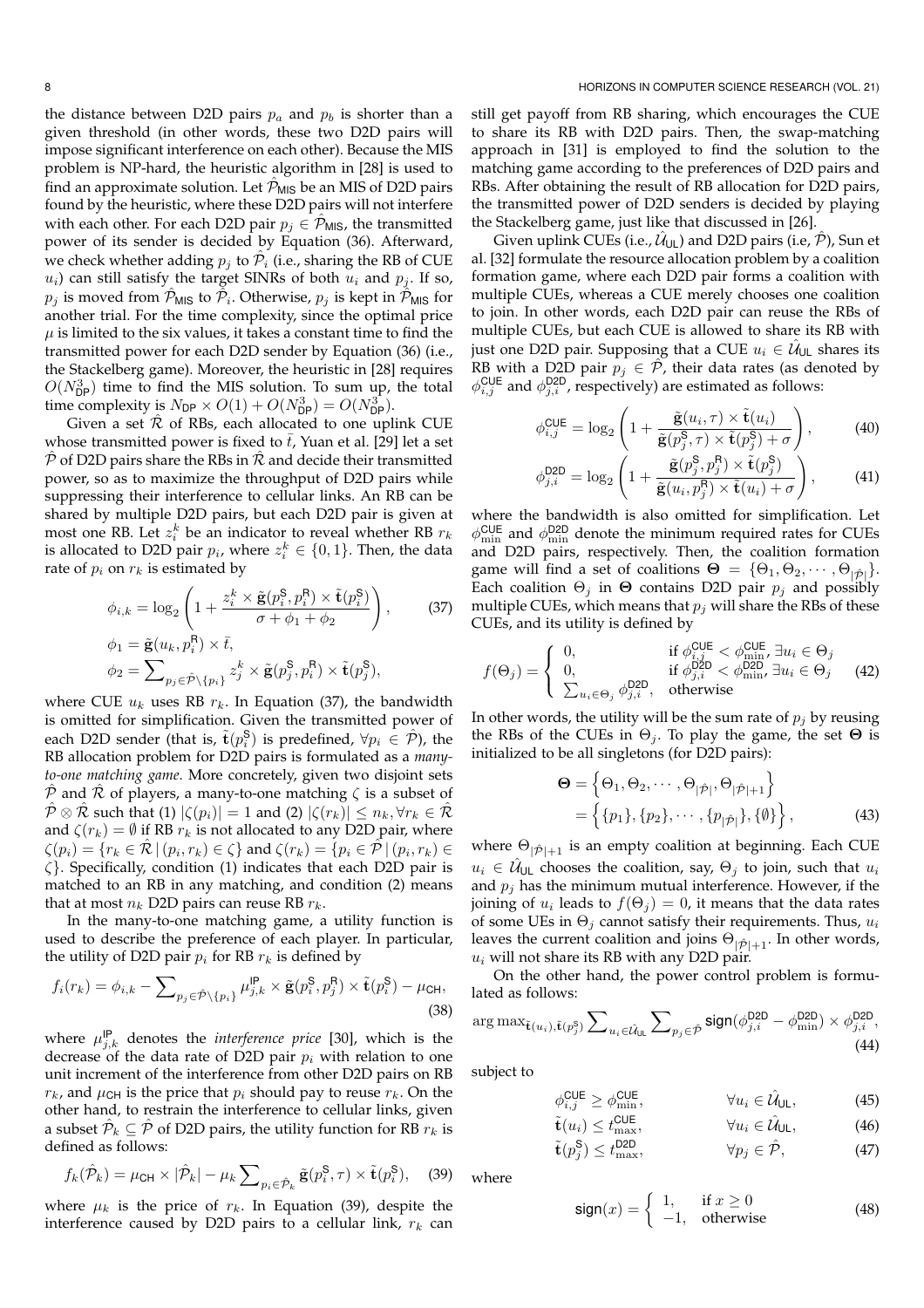RESOURCE AND POWER MANAGEMENT FOR IN-BAND D2D COMMUNICATIONS **FOR A STATE AND A SET AND A STATE OF A STATE AND STATE** 

The objective function in Equation (44) is to maximize the throughput of D2D pairs. The constraint in Equation (45) is to ensure that each CUE can meet its rate requirement. Both Equations (46) and (47) put upper bounds  $t_{\rm max}^{\rm CUE}$  and  $t_{\rm max}^{\rm D2D}$  on the transmitted power of CUEs and D2D pairs, respectively. After that, the *whale optimization algorithm* (WOA) proposed in [33] is used to solve the power control problem, which is a meta-heuristic optimization algorithm mimicking the hunting behavior of humpback whales.

Najla et al. [34] adopt the overlay mode, where D2D pairs have dedicated RBs for communications, instead of sharing RBs with CUEs (and interfering with them). Specifically, there is a set  $\hat{\mathcal{R}}$  of RBs dedicated to a set  $\hat{\mathcal{P}}$  of D2D pairs ( $|\hat{\mathcal{R}}|$  =  $|\hat{\mathcal{P}}|$ ), where each RB may be allocated to a D2D pair or shared by multiple D2D pairs. The objective is to maximize the sum rate of all D2D pairs in  $\hat{P}$ , provided that the rate of each D2D pair is at least φmin. This problem is formulated as a *coalition structure generation (CSG) problem* [35], which finds a set Θ =  $\{\Theta_1, \Theta_2, \cdots, \Theta_M\}$  of coalitions of D2D pairs. Each coalition  $\Theta_m$  contains a subset of D2D pairs in  $\hat{\mathcal{P}}$  that can mutually reuse all RBs assigned to these D2D pairs in  $\Theta_m$ . Besides, each D2D pair joins at most one coalition. Mathematically, the CSG problem can be expressed as follows:

$$
\Theta = \arg \max \sum_{p_i \in \hat{\mathcal{P}}} \sum_{r_k \in \hat{\mathcal{R}}} \frac{B}{|\hat{\mathcal{R}}|} \log_2(1 + \lambda_i^k), \quad (49)
$$

subject to

$$
\sum_{r_k \in \hat{\mathcal{R}}} \frac{B}{|\hat{\mathcal{R}}|} \log_2(1 + \lambda_i^k) \ge \phi_{\min}, \forall p_i \in \hat{\mathcal{P}}. \tag{50}
$$

The objective function in Equation (49) is to maximize the overall data rate of D2D pairs, where  $B$  is the channel bandwidth, and  $\lambda_i^k$  is the SINR of D2D pair  $p_i$  on RB  $r_k$ , which is calculated by

$$
\lambda_i^k = \frac{\tilde{\mathbf{g}}(p_i^{\mathbf{S}}, p_i^{\mathbf{R}}) \times \tilde{\mathbf{t}}(p_i^{\mathbf{S}})}{\sigma + \sum_{p_a \in \hat{\mathcal{P}}_k, p_a \neq p_i} \tilde{\mathbf{g}}(p_a^{\mathbf{S}}, p_i^{\mathbf{R}}) \times \tilde{\mathbf{t}}(p_a^{\mathbf{S}})},\tag{51}
$$

where  $\hat{\mathcal{P}}_k$  is a set of D2D pairs using RB  $r_k.$  On the other hand, Equation (50) gives the  $\phi_{\rm min}$  constraint for each D2D pair.

Then, the sequential bargaining game is applied to solve the CSG problem, which defines a utility function for any two D2D pairs  $p_i$  and  $p_j$  in  $\hat{P}$  as follows:

$$
f_{i,j} = \begin{cases} -1 & \text{if } \phi_{i,i} + \phi_{i,j} < \phi_{\min} \\ -1 & \text{if } \phi_{j,i} + \phi_{j,j} < \phi_{\min} \\ \phi_{i,j}^{\text{gain}} & \text{otherwise,} \end{cases} \tag{52}
$$

where  $\phi_{x,y}$  denotes the data rate of D2D pair x on RB  $r_y$ , where  $x, y \in \{i, j\}$ . Here, D2D pairs  $p_i$  and  $p_j$  communicate on RBs  $r_i$  and  $r_j$  at the same time. In Equation (52), if reusing the RB leads to a decrease in the data rate below  $\phi_{\text{min}}$  for either  $p_i$  or  $p_j$ , the coalition is not created, so  $f_{i,j}$  is set to  $-1$ . Otherwise, a rate gain  $\phi_{i,j}^{\text{gain}}$  introduced by the new coalition of both D2D pairs is calculated by

$$
\phi_{i,j}^{\text{gain}} = (\phi_{i,i} + \phi_{i,j} + \phi_{j,i} + \phi_{j,j}) - (\phi_{i,i}^{\text{sole}} + \phi_{j,j}^{\text{sole}}), \quad (53)
$$

where  $\phi_{i,i}^{\text{sole}}$  and  $\phi_{j,j}^{\text{sole}}$  indicate the data rates of  $p_i$  or  $p_j$  without RB sharing, respectively. The utility  $f_{i,j}$  is obtained for all

possible coalitions created by any two pairs  $p_i, p_j \in \hat{\mathcal{P}}$ , which are inserted into a bilateral utility matrix:

$$
\mathbf{F} = \left[ \begin{array}{ccc} 0 & \cdots & f_{1,|\hat{\mathcal{P}}|} \\ \vdots & \ddots & \vdots \\ f_{|\hat{\mathcal{P}}|,1} & \cdots & 0 \end{array} \right] \tag{54}
$$

The bilateral utility matrix is symmetric (that is,  $f_{i,j} = f_{j,i}$ ), and the diagonal values in  **are zeros (since D2D pairs cannot** create a coalition with themselves). Then, the positive elements in  **are sorted decreasingly, where every couple of symmetric** positive elements is treated as one element  $(f_{i,j} = f_{j,i})$ . The sorted positive elements  $f_{i,j}$  stand for a vector of sub-games played sequentially over time in a way that one sub-game is played in every step. Initially, the sub-game is played between two D2D pairs  $p_i$  and  $p_j$  on their dedicated RBs  $r_i$  and  $r_j$ . The coalition is created if  $p_i$  and  $p_j$  both agree to reuse their RBs with each other. After that, when a D2D pair  $p_i$  wants to join a coalition  $\Theta_m$ , the sub-game is played between  $p_i$  and all D2D pairs in  $\Theta_m.$  In this case,  $p_i$  is allowed to joint  $\Theta_m$  if all D2D pairs in  $\Theta_m$  agree (that is,  $f_{i,j} > 0$ ,  $\forall p_j \in \Theta_m$ ).

## **4.3 Coloring-based Management Schemes**

In the coloring-based management schemes, a graph is constructed to show the interference relationship between UEs, where the vertex set contains the involved UEs (i.e., CUEs and D2D pairs). When two vertices are connected by an edge, it means that the corresponding UEs will impose significant interference on each other. In this case, they cannot share the same RB. This is similar to the *vertex coloring problem* [36], where two adjacent vertices cannot be painted with the same color. In other words, if a group of vertices can be painted with the same color, their UEs are viewed as interference-free. In this case, these UEs are able to use the same RB.

Cai et al. [37] build a graph to help a set  $\hat{\mathcal{P}}$  of D2D pairs reuse the RBs allocated to a set  $\hat{\mathcal{U}}_{\textsf{DL}}$  of downlink CUEs, where each vertex in the graph corresponds to one D2D pair in  $\hat{\mathcal{P}}$ . When the distance between the sender of a D2D pair and the receiver of another D2D pair is shorter than a threshold, the sender will interfere with that receiver. In this case, the two vertices corresponding to these two D2D pairs will be linked by an edge. On the other hand, each CUE  $u_i \in \hat{\mathcal{U}}_{\mathsf{DL}}$  is treated as one color  $\tilde{c}_i$ . Once a D2D sender is close to CUE  $u_i$ , the sender also imposes non-neglected interference on  $u_i$ . Because of this, a SINR limited area (SLA) for CUE  $u_i$  is used to identify a set of D2D pairs that cannot reuse  $u_i$ 's RB. More concretely,  $u_i$ 's SLA is a circular area centered at  $u_i$ , whose radius is defined by

$$
\sqrt[\mathbf{t}(p_j^{\mathbf{S}}) \times \beta \times \lambda_i^{\min} \overline{\mathbf{t}(\tau[i]) \times 10^{-L(\tau, u_i)/10}},
$$
\n(55)

where a D2D pair  $p_j\, \in\, \hat{\cal P}$  wants to reuse  $u_i$ 's RB. In Equation (55),  $\varepsilon$  is the exponent for path loss,  $\beta$  is a normalization factor,  $\lambda_i^{\min}$  is the minimum required SINR of  $u_i$ ,  $\tilde{\mathbf{t}}(\tau[i])$  is the BS's transmitted power to send data to  $u_i$ , and  $L(\tau, u_i)$  is the distance from the BS to  $u_i$ . In particular, if the distance between CUE  $u_i$  and D2D sender  $p_j^{\mathsf{S}}$  is no larger than the radius, D2D pair  $p_j$  is located in  $u_i$ 's SLA and it cannot reuse  $u_i$ 's RB. In other words, vertex  $v_j$  cannot be painted with color  $\tilde{c}_i$ .

For each vertex  $v_j$ , if color  $\tilde{c}_i$  is available, the correlation degree of vertex  $v_i$  for color  $\tilde{c}_i$  (denoted by  $\rho_{i,j}$ ) is defined by the number of  $v_j$ 's neighboring vertices whose candidate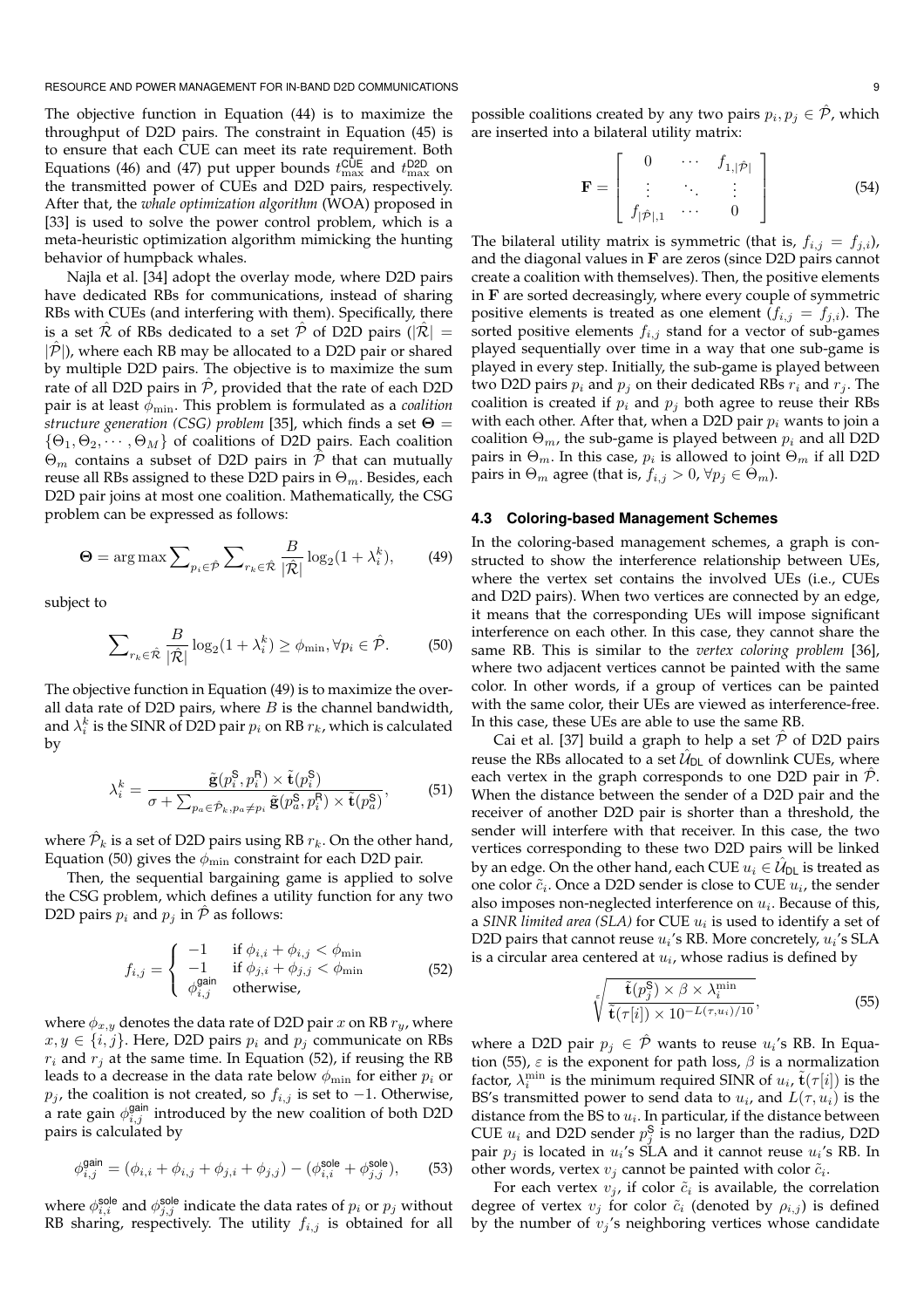$$
\frac{\log_2(1+\lambda_i) + \log_2(1+\lambda_j)}{\rho_{i,j} + 1}.
$$
\n(56)

To find the D2D pairs from  $\hat{\mathcal{P}}$  to share the RBs of the CUEs in  $\hat{\mathcal{U}}_{\mathsf{DL}}$ , we iteratively select the vertex with the largest label and dye it with a color  $\tilde{c}_i$ . Then,  $\tilde{c}_i$  is removed from the candidate color set of the selected vertex and each of its neighbors. The above procedure is repeated until the candidate color sets of all vertices become empty.

Yang et al. [12] consider a full-duplex cellular network that contains uplink CUEs (i.e.,  $\hat{\mathcal{U}}_{\mathsf{UL}}$ ), downlink CUEs (i.e.,  $\hat{\mathcal{U}}_{\mathsf{DL}}$ ), and D2D pairs (i.e.,  $\hat{P}$ ). An interference graph is drawn for RB allocation, where each vertex  $v_i \in \hat{V}$  denotes a communication link (i.e., an uplink in  $\hat{\mathcal{U}}_{\mathsf{UL}}$ , a downlink in  $\hat{\mathcal{U}}_{\mathsf{DL}}$ , or a D2D link in  $\hat{\mathcal{P}}$ ) and  $\hat{\mathcal{V}}$  is the vertex set. Each edge  $(v_i, v_j)$  expresses the mutual interference between two vertices  $v_i$  and  $v_j$ , whose weight is defined by

$$
w(v_i, v_j) = I_{v_i, v_j} + I_{v_j, v_i},
$$
\n(57)

where  $I_{v_i,v_j}$  denotes the interference from  $v_i$  to  $v_j$ , which is calculated as follows:

$$
I_{v_i, v_j} = \begin{cases} 0, & \text{if } v_i = v_j \\ \bar{g}_{\tau} \times \tilde{\mathbf{t}}(\tau[i]), & \text{if } v_i \in \hat{\mathcal{U}}_{\text{DL}} \text{ and } v_j \in \hat{\mathcal{U}}_{\text{UL}} \\ \infty, & \text{if } v_i, v_j \in \hat{\mathcal{U}}_{\text{UL}} \text{ or } v_i, v_j \in \hat{\mathcal{U}}_{\text{DL}} \\ \tilde{\mathbf{g}}(v_i, v_j) \times \tilde{\mathbf{t}}(v_i), & \text{otherwise} \end{cases}
$$
(58)

In Equation (58), case 1 means that a communication link will not interfere with itself. Case 2 is that a link couple of uplink CUE and downlink CUE share the same RB. As discussed in Section 3.2, the self-interference will occur at the BS, which is evaluated by Equation (4). Case 3 means that two uplink CUEs or two downlink CUEs cannot share the same RB. In case 4,  $\tilde{\mathbf{g}}(v_i, v_j)$  is the channel gain from  $v_i$ 's sender (i.e., the uplink CUE, the BS, and the D2D sender if  $v_i$  belongs to  $\hat{\mathcal{U}}_{\mathsf{UL}}$ ,  $\hat{\mathcal{U}}_{\mathsf{DL}}$ , and  $\hat{\mathcal{P}}$ , respectively) to  $v_j$ 's receiver (i.e., the BS, the downlink CUE, and the D2D receiver if  $v_j$  belongs to  $\hat{\mathcal{U}}_{\cup L}$ ,  $\hat{\mathcal{U}}_{\cup L}$ , and  $\hat{\mathcal{P}}$ , respectively), and  $\tilde{\mathbf{t}}(v_i)$  is the transmitted power of  $v_i$ 's sender. By considering each RB in  $\hat{\mathcal{R}}$  as one color, the resource allocation problem can be translated into the vertex coloring problem. Let  $\hat{\mathcal{V}}_k \subseteq \hat{\mathcal{V}}$  be the set of vertices painted with color  $r_k \in \hat{\mathcal{R}}$ . In other words, all communication links in  $\hat{\mathcal{V}}_k$  can share RB  $r_k$ . Moreover, three terms are defined for  $\hat{\mathcal{V}}_k$ :

- The *complementary set*  $\hat{V}_k^{\text{C}}$  contains all vertices not in  $\hat{V}_k$ (i.e.,  $\hat{\mathcal{V}}_k^{\mathsf{C}} = \hat{\mathcal{V}} - \hat{\mathcal{V}}_k$ ).
- The *throughput value*  $\xi_T(\hat{\mathcal{V}}_k)$  is the sum of the data rate of each communication link in  $\hat{\mathcal{V}}_k$ , taking account of the mutual interference, which can be expressed by

$$
\xi_T(\hat{\mathcal{V}}_k) = \sum_{v_i \in \hat{\mathcal{V}}_k} \frac{B}{|\hat{\mathcal{R}}|} \log_2(1 + \lambda_{v_i}^k),\tag{59}
$$

where  $B$  is the channel bandwidth and  $\lambda_{v_i}^k$  is the SINR of the communication link  $v_i$  on RB  $r_k$ .

• The *interference value*  $\xi_I(\hat{\mathcal{V}}_k)$  is the sum of the mutual interference value between every two communication links in  $\hat{\mathcal{V}}_k$ , which is calculated by

$$
\xi_I(\hat{\mathcal{V}}_k) = \sum_{v_i, v_j \in \hat{\mathcal{V}}_k} w(v_i, v_j). \tag{60}
$$

For each  $r_k\in \hat{\mathcal{R}},$   $\hat{\mathcal{V}}_k$  is initially set to  $\emptyset$  (so  $\xi_T(\hat{\mathcal{V}}_k)=\xi_I(\hat{\mathcal{V}}_k)=$ 0). Afterward, we select a vertex  $v_i \in \hat{\mathcal{V}}_k^{\mathbf{C}}$  to dye with a color and update  $\xi_T(\hat{\mathcal{V}}_k)$ . If  $v_i\, \in\, \hat{\mathcal{U}}_{\sf UL} \cup \hat{\mathcal{U}}_{\sf DL}$ , another vertex  $v_j$  is chosen to make them form a vertex pair (that is,  $v_i$  and  $v_i$  would become a link couple). After all possible coloring choices have been tried, we update the throughput value with the largest  $\xi_T(\hat{\mathcal{V}}_k)$ , and dye the corresponding vertex pair or D2D vertex (i.e.,  $v_i \in \mathcal{P}$ ). Whenever a vertex pair or D2D vertex is dyed, the information of all vertices (e.g.,  $\hat{\zeta}_T(\hat{\mathcal{V}}_k)$  and  $\xi_I(\hat{\mathcal{V}}_k)$ ) should be updated. The above resource allocation procedure is repeated until coloring a new vertex pair or a D2D vertex cannot improve the throughput value  $\xi_T(\hat{\mathcal{V}}_k)$ .

After all  $|\hat{\mathcal{R}}|$  colors have been used to dye vertices, we can decide the transmitted power of each sender based on the interference value. More concretely, a power allocation factor for RB $\mathfrak{r}_k$  is defined by

$$
\delta_k = \frac{1/\xi_I(\hat{\mathcal{V}}_k)}{\sum_{r_a \in \hat{\mathcal{R}}} 1/\xi_I(\hat{\mathcal{V}}_a)}.
$$
\n(61)

For the sender of the communication link in vertex  $v_i \in \hat{\mathcal{V}}_k$ , its transmitted power is calculated by

$$
\tilde{\mathbf{t}}(v_i) = \begin{cases}\n\delta_k \times t_{\text{max}}^{\text{CUE}}, & \text{if } v_i \in \hat{\mathcal{U}}_{\text{UL}} \\
\delta_k \times t_{\text{max}}^{\text{BS}}, & \text{if } v_i \in \hat{\mathcal{U}}_{\text{DL}} \\
\delta_k \times t_{\text{max}}^{\text{D2D}}, & \text{if } v_i \in \hat{\mathcal{P}}\n\end{cases}
$$
\n(62)

where  $t_{\text{max}}^{\text{CUE}}$ ,  $t_{\text{max}}^{\text{BS}}$  and  $t_{\text{max}}^{\text{D2D}}$  represent the maximum transmitted power of CUEs, the BS, and D2D senders, respectively. After performing the power allocation procedure, the updated transmitted power for each communication link is used as the input to the resource allocation procedure. In [12], the resource and power allocation procedures will be performed iteratively until either of the two conditions holds: (1) The improvement of network throughput is below  $\varsigma$ , where  $\varsigma$  is a sufficiently small threshold (in other words, the improvement of network throughput is insignificant). (2) The number of iterations reaches a predefined bound  $\alpha_3$ . Therefore, the overall time complexity is  $O(\alpha_3(N_{\text{RB}} \times N_{\text{DP}}^2))$ , where  $N_{\text{RB}} = |\hat{\mathcal{R}}|$  and  $N_{\text{DP}} = |\mathcal{P}|.$ 

Zhao et al. [38] allocate a set  $\hat{\mathcal{R}}$  of RBs to a set  $\hat{\mathcal{U}}_{\mathsf{UL}}$  of uplink CUEs, where  $|\hat{\mathcal{U}}_{\cup\mathsf{L}}| = |\hat{\mathcal{R}}|$  (in other words, each CUE will be given one RB). They want to make a set  $\hat{P}$  of D2D pairs reuse these RBs in  $\hat{\mathcal{R}}$ , such that the amount of suffered interference of UEs can be minimized. To do so, a bidirected interference graph is adopted to delineate the interference between pairs of communication links when these links share the same RB. In the bidirected graph, each vertex  $v_i$  stands for a communication link, where  $v_i \in \hat{\mathcal{U}}_{\cup L}$  indicates the cellular link between an uplink CUE and the BS, and  $v_i \in \hat{\mathcal{P}}$  represents the D2D link. Each edge  $\left(v_i,v_j\right)$  depicts the interference relationship between two vertices  $v_i$  and  $v_j$ , whose weight, as denoted by  $w(v_i, v_j)$ , gives the amount of interference that  $v_i$  suffers from  $v_j$  when they share the same RB:

$$
w(v_i, v_j) = \begin{cases} \infty, & v_i \in \hat{\mathcal{U}}_{\text{UL}}, v_j \in \hat{\mathcal{U}}_{\text{UL}}, v_i \neq v_j \\ \infty, & v_i = v_j \\ \tilde{\mathbf{g}}(p_j^{\mathsf{S}}, \tau) \times \tilde{\mathbf{t}}(p_j^{\mathsf{S}}), & v_i \in \hat{\mathcal{U}}_{\text{UL}}, v_j \in \hat{\mathcal{P}} \\ \tilde{\mathbf{g}}(u_j, p_i^{\mathsf{R}}) \times \tilde{\mathbf{t}}(u_j), & v_i \in \hat{\mathcal{P}}, v_j \in \hat{\mathcal{U}}_{\text{UL}} \\ \tilde{\mathbf{g}}(p_j^{\mathsf{S}}, p_i^{\mathsf{R}}) \times \tilde{\mathbf{t}}(u_j), & v_i \in \hat{\mathcal{P}}, v_j \in \hat{\mathcal{P}}, v_i \neq v_j \\ (63) \end{cases}
$$

Since two CUEs cannot co-use the same RB and a communication link will not interfere with itself, the weight is set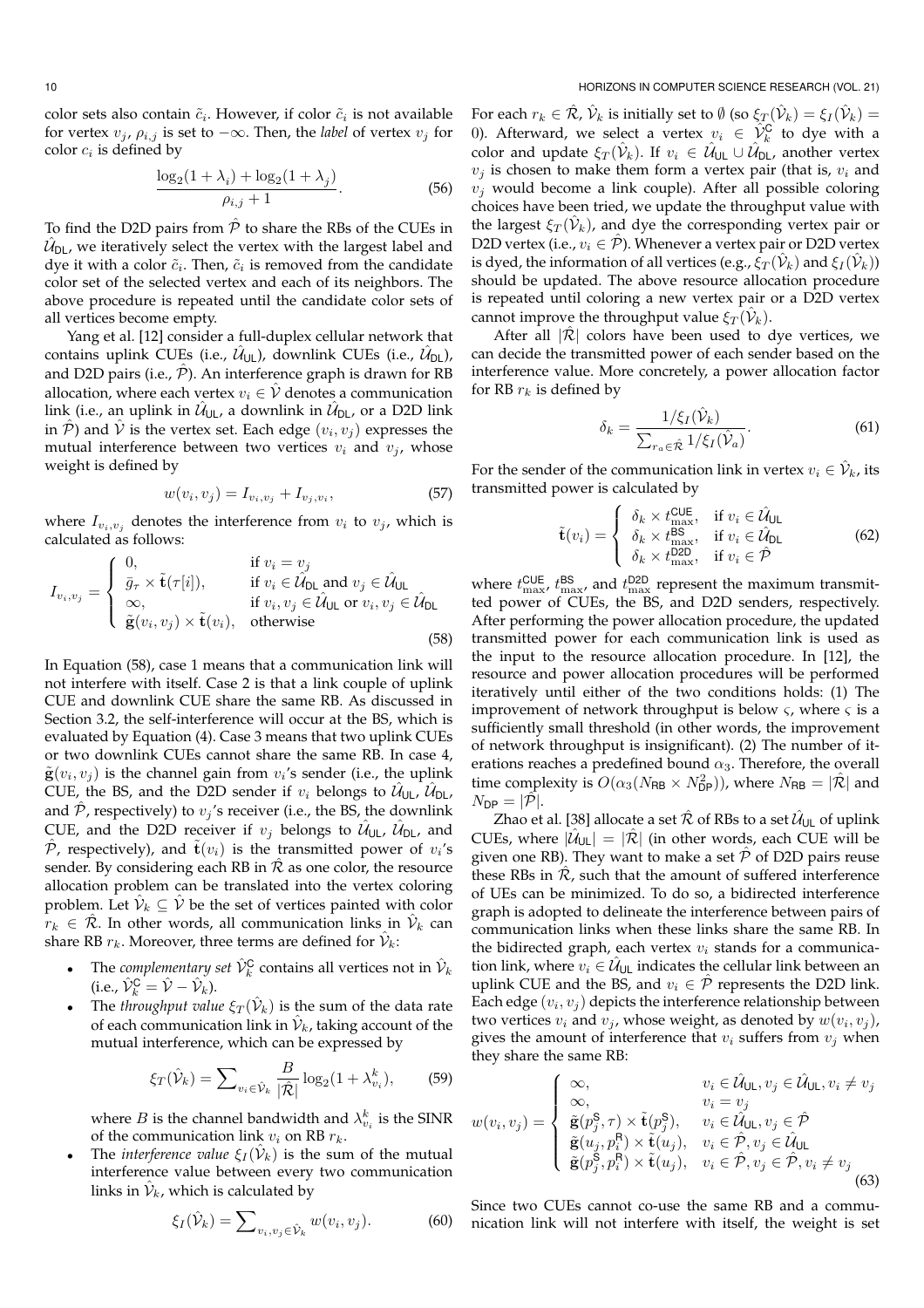to infinity in the first two cases. The other three cases in Equation (63) describe in order the D2D-to-CUE, CUE-to-D2D, and D2D-to-D2D interference. Then, the *sum of suffered interference* for a D2D pair  $v_i \in \hat{\mathcal{P}}$  is calculated by

$$
S_i = \sum_{v_j \in \hat{\mathcal{U}}_{\text{UL}} \cup \hat{\mathcal{P}}, v_j \neq v_i} w(v_i, v_j) + w(v_j, v_i). \tag{64}
$$

Each RB in  $\hat{\mathcal{R}}$  is viewed as one color used to dye vertices. Because  $|\mathcal{\hat{U}}_{\mathsf{UL}}|=|\mathcal{\hat{R}}|$ , for each vertex in  $\mathcal{\hat{U}}_{\mathsf{UL}}$ , it is painted with a different color. After that, a greedy approach is adopted to color the vertices in  $P$ , which sorts them decreasingly according to their  $S_i$  values. In other words, the D2D pair with the strongest interference will be handled first. The above iteration is repeated until all vertices in  $\hat{P}$  have been painted or there is no available color. The time complexity of the management scheme in [38] is  $O(N_{\text{DP}} \times (N_{\text{UL}} + N_{\text{DP}})^2)$ , where  $N_{\text{DP}}$  and  $N_{\text{UL}}$ are the numbers of D2D pairs and uplink CUEs, respectively.

Lai et al. [39] allot a set  $R$  of RBs to downlink CUEs (i.e.,  $\hat{\mathcal{U}}_\mathsf{DL} )$  and D2D pairs (i.e.,  $\hat{\mathcal{P}}$ ), where they use a set  $\hat{\mathcal{U}}$  to indicate the involved receivers. In other words,  $\hat{U}$  contains all CUEs in  $\hat{\mathcal{U}}_\mathsf{DL}$  and the receivers of all D2D pairs in  $\hat{\mathcal{P}}.$  Each UE  $u_i \in \hat{\mathcal{U}}$ has a minimum required SINR (as denoted by  $\lambda_i^{\min}$ ), and an RB  $r_k \in \hat{\mathcal{R}}$  can be allocated to  $u_i$  only if  $u_i$ 's SINR on  $r_k$  is no smaller than  $\lambda_i^{\min}$ . The objective is to minimize the *outage ratio*, which is the ratio of the number of UEs not assigned with any RB (due to the violation of the  $\lambda_i^{\min}$  requirement) to the total number of UEs in  $\hat{U}$ . To do so, a graph is built to reveal the interference relationship among UEs, where the vertex set includes each UE in  $\hat{U}$ . For any two UEs  $u_i$  and  $u_j$ , if the signal strength  $\tilde{\textbf{s}}(\xi(u_i), u_j)$  of  $u_i$ 's sender, as denoted by  $\xi(u_i)$ , gotten by  $u_i$  exceeds a threshold, there will be an edge to link  $u_i$  and  $u_j$  in the graph, which means that  $\xi(u_i)$  imposes significant interference on  $u_j$ . In this case,  $u_i$  and  $u_j$  are the *neighbors* of each other. Let  $\hat{\mathcal{N}}_i$  denote the set of neighbors of  $u_i$ . All UEs in  $\hat{\mathcal{U}}$  are sorted by their number of neighbors (i.e.,  $|\hat{\mathcal{N}}_i|$ ) decreasingly, whose result is stored in  $\hat{\mathcal{C}}$ . Then, for each UE  $u_i\in \hat{\mathcal{C}}$ , an RB  $r_k\in \hat{\mathcal{R}}$  can be assigned to it if (1)  $\hat{\mathcal{G}}_k\cap \hat{\mathcal{N}}_i=\emptyset$ and (2)  $u_i$  is not a CUE or  $\hat{\mathcal{G}}_k$  contains no CUEs, where  $\hat{\mathcal{G}}_k$  is the group of UEs sharing  $r_k$ . Here, the first condition means that  $u_i$ will not share  $r_k$  with any neighbor (due to interference) and the second condition indicates that each RB can be allocated to at most one CUE. Afterward,  $u_i$  is removed from  $\hat{\mathcal{C}}$ , and the transmitted power of  $\xi(u_i)$  is set to

$$
\tilde{\mathbf{t}}(\xi(u_i)) = \lambda_i^{\min} \times \sigma/\tilde{\mathbf{g}}(\xi(u_i), u_i), \tag{65}
$$

where  $\tilde{\mathbf{g}}(\xi(u_i), u_i)$  is the channel gain between  $\xi(u_i)$  and  $u_i$ , so as to meet the  $\lambda_i^{\min}$  requirement while mitigating the interference in  $\hat{G}_k$ . The above procedure is repeated until every UE in  $\hat{C}$  has been checked.

However, when  $\hat{C}$  is not empty (that is, some UEs are still not given RBs), the *branch-and-bound (BnB)* method [40] is applied to find new members from  $\hat{\mathcal{C}}$  for each group  $\hat{\mathcal{G}}_k.$ More concretely, BnB builds a binary tree to decide whether to add each UE in  $\hat{\mathcal{C}}$  to  $\hat{\mathcal{G}}_k$ . The root (at level 0) is a starting node. At level  $i$  ( $i > 0$ ), the left and right children mean to and not to add  $u_i$ , respectively. After that, BnB checks each tree node by the bread-first search. Since the tree size may be large, a bound function is employed to reduce the computational cost. Here, the bound function checks whether adding  $u_i$  to  $\hat{\mathcal{G}}_k$  can enlarge  $|\hat{\mathcal{G}}_k|$  (i.e., more UEs can share RB  $r_k)$  or the interference in  $\hat{\mathcal{G}}_k$  can be decreased. Once a tree node fails to pass the bound function, including that node will make the



Fig. 4: An example of the binary tree built by the BnB method in the work [39].

solution worse, so its subtree is pruned accordingly. Figure 4 shows an example, where  $\hat{\mathcal{C}} = \{u_a, u_b, u_c\}$ . Supposing that node 6 cannot pass the bound function, nodes 12 and 13 need not be checked, because they will not be a part of the optimal solution. When a branch "node 1  $\rightarrow$  node 3  $\rightarrow$  node 7  $\rightarrow$ node 14" is found by BnB, the best solution is to add  $u_c$  to  $\hat{\mathcal{G}}_k$ . After adding new members to a group  $\hat{\mathcal{G}}_k$  by the BnB method, the transmitted power of the senders of some UEs in  $\hat{\mathcal{G}}_k$  is increased to improve their throughput. Given  $N_{\sf RB}$  RBs in  $\hat{\mathcal{R}}$ ,  $N_{\mathsf{DL}}$  downlink CUEs in  $\hat{\mathcal{U}}_{\mathsf{DL}}$ , and  $N_{\mathsf{DP}}$  D2D pairs in  $\hat{\mathcal{P}}$ , the time complexity of the management scheme proposed in [39] is  $O(N_{\mathsf{RB}} \times (N_{\mathsf{DL}} + N_{\mathsf{DP}}) \times (N_{\mathsf{DL}} + N_{\mathsf{DP}} - N_{\mathsf{RB}})^3)$ .

#### **4.4 Other Management Schemes**

Except for the aforementioned matching-based, game-based, and coloring-based management schemes, there have been various management schemes proposed to handle resource allocation and power control for in-band D2D communications.

Duong et al. [41] assume that the location of each UE can be known through the global positioning system or some positioning technologies [42]. Given a set  $\hat{\mathcal{U}}_{\textsf{UL}}$  of uplink CUEs and a set  $\tilde{\mathcal{P}}$  of D2D pairs, they want to select a CUE  $u_i$  from  $\hat{\mathcal{U}}$   $\cup$ for each D2D pair  $p_j$  in  $\hat{P}$  to reuse its RB, such that  $p_j$ 's *outage probability* can be minimized. Here, the outage means that the SINR of  $p_j$  cannot meet its SINR demand. More concretely, let  $\lambda_j$  and  $\lambda_j^{\min}$  be the current SINR and the target SINR of D2D pair  $p_j$ , respectively. The outage probability of  $p_j$  conditioned on a selected CUE  $u_i$  is calculated as follows:

$$
\mathbf{Pr}\left[\lambda_j < \lambda_j^{\min} \mid u_i\right] = 1 - \frac{\tilde{\mathbf{s}}(p_j^{\mathsf{S}}, p_j^{\mathsf{R}}) - \sigma \times \lambda_j^{\min}}{\tilde{\mathbf{s}}(p_j^{\mathsf{S}}, p_j^{\mathsf{R}}) + \chi},\n\chi = \sigma \times \lambda_j^{\min} \times \lambda_i^{\min} \times L(u_i, \tau)^{-\varepsilon} \times L(u_i, p_j^{\mathsf{R}})^{-\varepsilon},
$$
\n(66)

where  $\tilde{\mathbf{s}}(p_j^{\mathsf{S}}, p_j^{\mathsf{R}})$  denotes the received signal power at D2D receiver  $p_j^{\mathsf{R}}, \sigma$  is the power of the thermal noise,  $\lambda_i^{\min}$  is the minimum required SINR of  $u_i$ , and  $\varepsilon$  is the path-loss exponent. From Equation (66), it is apparent that the outage probability highly depends on the distance between  $u_i$  and the BS (i.e.,  $L(u_i, \tau)$ ) and the distance from  $u_i$  to  $p_j^{\textsf{R}}$  (i.e.,  $L(u_i, p_j^{\textsf{R}})$ ). Then, three options are proposed to select CUEs for D2D pairs to share their RBs as follows:

**[Option 1]** Choose a CUE  $u_{i^*}$  that minimizes the outage probability of a specific D2D pair  $p_j$ , which is expressed by

$$
u_{i^*} = \arg\min_{u_i \in \hat{\mathcal{U}}_{\text{UL}}} \mathbf{Pr}\left[\lambda_j < \lambda_j^{\min} \mid u_i\right].\tag{67}
$$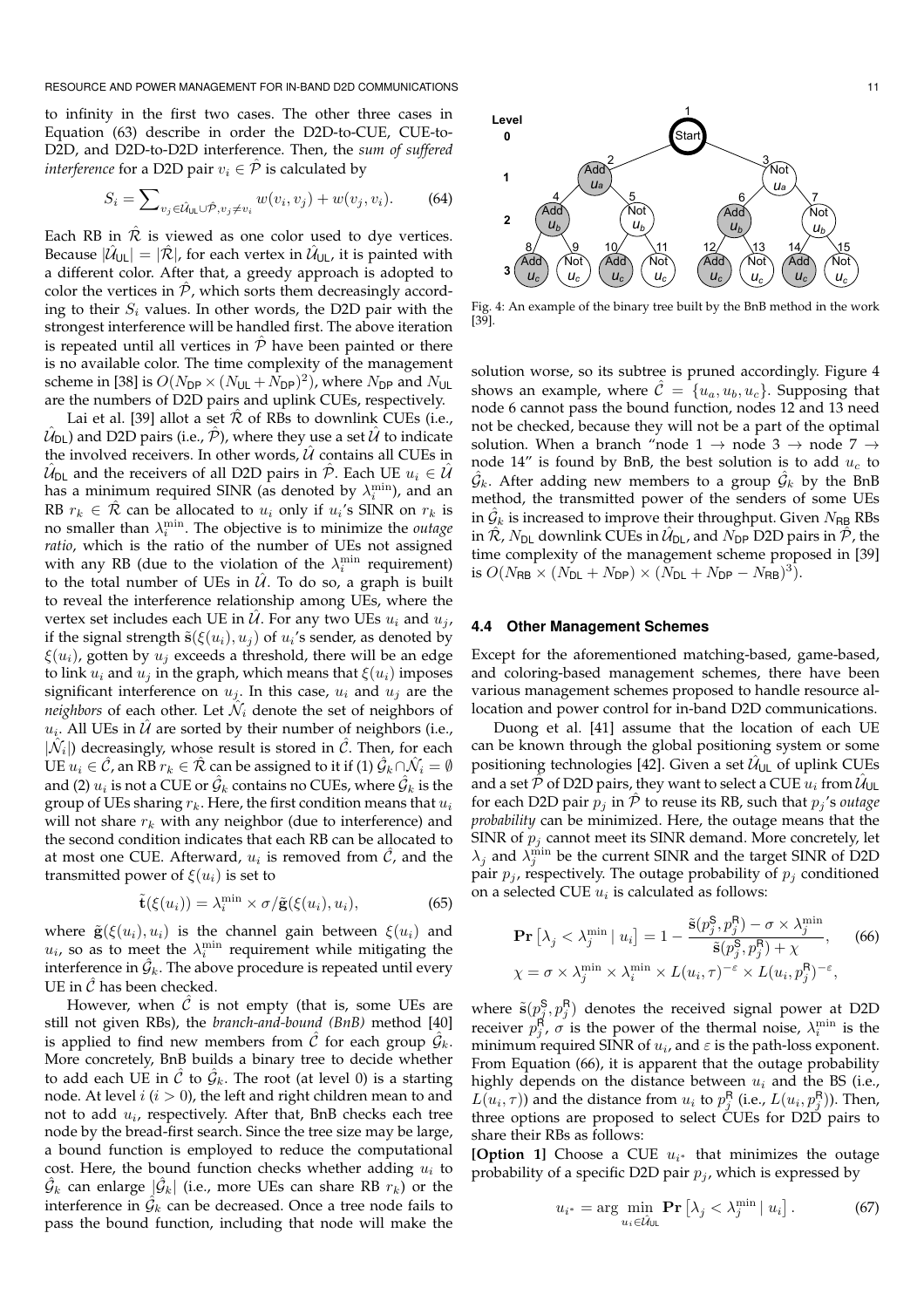**[Option 2]** Choose a CUE  $u_i$  that minimizes the sum of outage probabilities of all D2D pairs in  $\hat{\mathcal{P}}$ , which is expressed by

$$
u_{i^*} = \arg\min_{u_i \in \hat{\mathcal{U}}_{\text{UL}}} \sum_{p_j \in \hat{\mathcal{P}}} \Pr\left[\lambda_j < \lambda_j^{\min} \,|\, u_i\right].\tag{68}
$$

**[Option 3]** Choose a CUE  $u_i$  that minimizes the maximum of outage probabilities of all D2D pairs in  $\hat{\mathcal{P}}$ , which is expressed by

$$
u_{i^*} = \arg\min_{u_i \in \hat{\mathcal{U}}_{\text{UL}}} \left( \max_{p_j \in \hat{\mathcal{P}}} \mathbf{Pr} \left[ \lambda_j < \lambda_j^{\min} \mid u_i \right] \right). \tag{69}
$$

Note that options 2 and 3 are applicable to a small set  $\hat{\mathcal{P}}$  of D2D pairs.

Given  $\hat{\mathcal{U}}_{\mathsf{UL}}$  and  $\hat{\mathcal{P}}$  , Xu et al. [43] formulate an MINP problem to allocate a set  $\hat{\mathcal{R}}$  of RBs to the uplink CUEs in  $\hat{\mathcal{U}}_{\mathsf{UL}}$  and the D2D pairs in  $\hat{\mathcal{P}}$  and also decide their transmitted power, so as to maximize the energy efficiency of D2D pairs while ensuring the minimum (guaranteed) throughput for CUEs. More concretely, this problem is expressed mathematically as follows:

$$
\max_{\mathbf{Z}_{\mathsf{UL}},\mathbf{T}_{\mathsf{UL}},\mathbf{T}_{\mathsf{DP}}} \frac{\mathbb{S}_{\hat{\mathcal{P}}}}{\mathbb{T}_{\hat{\mathcal{P}}}} = \frac{\sum_{p_j \in \hat{\mathcal{P}}} \sum_{r_k \in \hat{\mathcal{R}}} \log_2(1+\lambda_j^k)}{\frac{1}{\eta} \sum_{p_j \in \hat{\mathcal{P}}} \sum_{r_k \in \hat{\mathcal{R}}} \tilde{\mathbf{t}}(p_j^{\mathsf{S}}, r_k) + 2N_{\mathsf{DP}} \times e_{\mathsf{cir}}},\tag{70}
$$

subject to

$$
\sum_{r_k \in \hat{\mathcal{R}}} \log_2 \left( 1 + \lambda_i^k \right) \ge \phi_i^{\min}, \quad \forall u_i \in \hat{\mathcal{U}}_{\text{UL}}, \tag{71}
$$

$$
0 \le \tilde{\mathbf{t}}(u_i, r_k) \le z_i^k \times t_i^{\max}, \qquad \forall u_i \in \hat{\mathcal{U}}_{\text{UL}},
$$
\n
$$
\sum_{r_k \in \hat{\mathcal{R}}} \tilde{\mathbf{t}}(p_j^{\mathsf{S}}, r_k) \le t_j^{\max}, \qquad \forall p_j \in \hat{\mathcal{P}},
$$
\n(73)

$$
\tilde{\mathbf{t}}(p_j^{\mathbf{S}}, r_k) \ge 0, \qquad \forall p_j \in \hat{\mathcal{P}}, \forall r_k \in \hat{\mathcal{R}}, \qquad (74)
$$

$$
z_i^k \in \{0, 1\} \qquad \forall u_i \in \hat{\mathcal{U}}_{\text{UL}}, \forall r_k \in \hat{\mathcal{R}}, \quad (75)
$$

$$
\sum_{r_k \in \hat{\mathcal{R}}} z_i^k = 1, \qquad \forall u_i \in \hat{\mathcal{U}}_{\text{UL}}, \tag{76}
$$

$$
\sum_{u_i \in \hat{\mathcal{U}}_{\text{UL}}} z_i^k = 1, \qquad \forall r_k \in \hat{\mathcal{R}}. \tag{77}
$$

In Equation (70) (i.e., the objective function),  $\mathbf{Z}_{\cup L}$  =  $[z_i^k]_{N_{\text{UL}}\times N_{\text{RB}}}$  is the matrix of RB allocation for uplink CUEs, where  $z_i^k$  is an indicator to reveal whether CUE  $u_i$  uses RB  $r_k$ ,  $\mathbf{T}_{\sf UL} = \big[\tilde{\mathbf{t}}(u_i,r_k)\big]_{N_{\sf UL}\times N_{\sf RB}}$  is the matrix of power allocation for uplink CUEs, where  $\tilde{\mathbf{t}}(\tilde{u}_i, r_k)$  is  $u_i$ 's transmitted power on RB  $r_k$ , and  $\mathbf{T}_{\mathsf{DP}} = \left[ \tilde{\mathbf{t}}(p_j^{\mathsf{S}}, r_k) \right]$  $N_{\text{DP}} \times N_{\text{RB}}$  is the power allocation for D2D pairs, where  $\tilde{\mathbf{t}}(p^{\mathsf{S}}_j, r_k)$  is the transmitted power of the sender in D2D pair  $p_j$  on RB  $r_k$ . Moreover,  $\eta$  denotes the power amplifier efficiency ( $0 < \eta < 1$ ) and  $e_{\text{cir}}$  signifies the circuit power. Here, the numerator in Equation (70) is the overall spectral efficiency of the D2D pairs in  $\hat{P}$  and the denominator gives their total power consumption. As to constraints, Equation (71) means that the minimum rate requirement of each CUE (denoted by  $\phi_i^{\min}$ ) should be granted. Equation (72) limits the transmitted power of CUEs. On the other hand, both Equations (73) and (74) limit the transmitted power of D2D senders. Equation (75) points out that  $z_i^k$  is an indicator whose value is either 0 or 1. Equations (76) and (77) indicate that a CUE should be allocated with an RB and an RB can be used by only one CUE, respectively.

However, since the MINP problem is intractable, it is divided into two subproblems:

**[Subproblem 1]** *RB allocation and power control for CUEs.* For a fixed  $T_{DP}$  matrix (that is, the power allocation of D2D senders is given), the MINP problem can be rewritten by

$$
\max_{\mathbf{Z}_{\text{UL}},\mathbf{T}_{\text{UL}}} \frac{\mathbb{S}_{\hat{\mathcal{P}}}(\mathbf{Z}_{\text{UL}},\mathbf{T}_{\text{UL}})}{\mathbb{T}_{\hat{\mathcal{P}}}},\tag{78}
$$

subject to Equations (71), (72), (75), (76), and (77). Subproblem 1 can be translated into an assignment problem and solved by the Kuhn-Munkres algorithm.

[Subproblem 2] *Power control for D2D pairs*. For fixed  $Z_{UL}$  and  $T_{UL}$  matrices (that is, the RB and power allocation of CUEs is given), the MINP problem can be rewritten as follows:

$$
\max_{\mathbf{T}_{DP}} \frac{\mathbb{S}_{\hat{\mathcal{P}}}(\mathbf{T}_{DP})}{\mathbb{T}_{\hat{\mathcal{P}}}(\mathbf{T}_{DP})},\tag{79}
$$

subject to Equations (71), (73), and (74). Subproblem 2 is in the form of fractional programming, which can be solved by the parametric algorithm proposed in [44].

Kose et al. [45] assign each RB in  $\hat{\mathcal{R}}$  to an uplink CUE  $u_i \in$  $\hat{\mathcal{U}}_{\cup L}$  with the best channel gain and calculate its transmitted power by

$$
\tilde{\mathbf{t}}(u_i) = \frac{\lambda_i^{\min} \times (\sigma + \mathbf{I}_{\text{BS}})}{\tilde{\mathbf{g}}(u_i, \tau)},
$$
\n(80)

where  $\lambda_i^{\min}$  is the target SINR of  $u_i$  and  $\mathbf{I}_{BS}$  is the maximum allowed interference at the BS. Then, they choose D2D pairs from  $\hat{\mathcal{P}}$  to share the RBs allocated to the uplink CUEs. Like the work [26], a conflict graph is constructed for  $\hat{\mathcal{P}}$  to find an MIS  $\hat{\mathcal{P}}_{MIS}$  of D2D pairs, where these D2D pairs will not impose significant interference on each other (the detail has be discussed in Section 4.2). After that, a knapsack problem is considered to choose D2D pairs from  $P_{MIS}$  to share an RB  $r_k \in \mathcal{R}$ , which can be expressed as follows:

$$
\text{Maximize: } \sum_{p_j \in \hat{\mathcal{P}}_{\text{MIS}}} \varphi_j \times z_j^k, \tag{81}
$$

subject to

$$
\sum_{p_j \in \hat{\mathcal{P}}_{\text{MIS}}} z_j^k \times \left( \tilde{\mathbf{g}}(p_j^{\mathsf{S}}, \tau) \times \tilde{\mathbf{t}}(p_j^{\mathsf{S}}) \right) \leq \mathbf{I}_{\text{BS}},\tag{82}
$$

$$
z_j^k \in \{0, 1\}, \ \ \forall p_j \in \hat{\mathcal{P}}_{\text{MIS}}.\tag{83}
$$

Equation (81) gives the objective function, where  $\varphi_i$  is the value of D2D pair  $p_i$  (which is set to 1, making all D2D pairs equal in significance) and  $z_j^k$  is an indicator to reveal whether  $p_j$  shares RB  $r_k$  (as shown in Equation (83), where  $z_j^k = 1$  if so, or  $z_j^k = 0$  otherwise). On the other hand, the constraint in Equation (82) means that the aggregate interference caused by the sender  $p_j^{\mathsf{S}}$  of each selected D2D pair from  $\hat{\mathcal{P}}_{\textsf{MIS}}$  on the BS (i.e.,  $\tau$ ) cannot exceed a specific level  $I_{BS}$ . The above procedure of MIS and knapsack is repeated until the conflict graph becomes empty.

Hong et al. [46] deal with both resource and power allocation for D2D communications in *millimeter wave (mmWave)* cellular networks. They assume that each uplink CUE  $u_i \in \hat{\mathcal{U}}$ uL is allocated with an RB  $r_k \in \mathcal{R}$  and let a set  $\hat{\mathcal{P}}$  of D2D pairs reuse their RBs. To do so, a greedy algorithm is proposed, which sets the provisional transmitted power of the sender in a D2D pair  $p_j \in \mathcal{P}$  as follows:

$$
\tilde{\mathbf{t}}(p_j^{\mathsf{S}})^* = \min\left\{t_j^{\max}, \mathbf{I}_{\mathsf{BS}}/|h(p_j^{\mathsf{S}}, \tau, k)|^2\right\},\tag{84}
$$

where  $t_j^{\max}$  is the maximum transmitted power of  $p_j^{\mathsf{S}}, \mathbf{I}_{\mathsf{BS}}$ denotes the interference constraint at the BS, and  $h(p_j^{\mathsf{S}}, \tau, k)$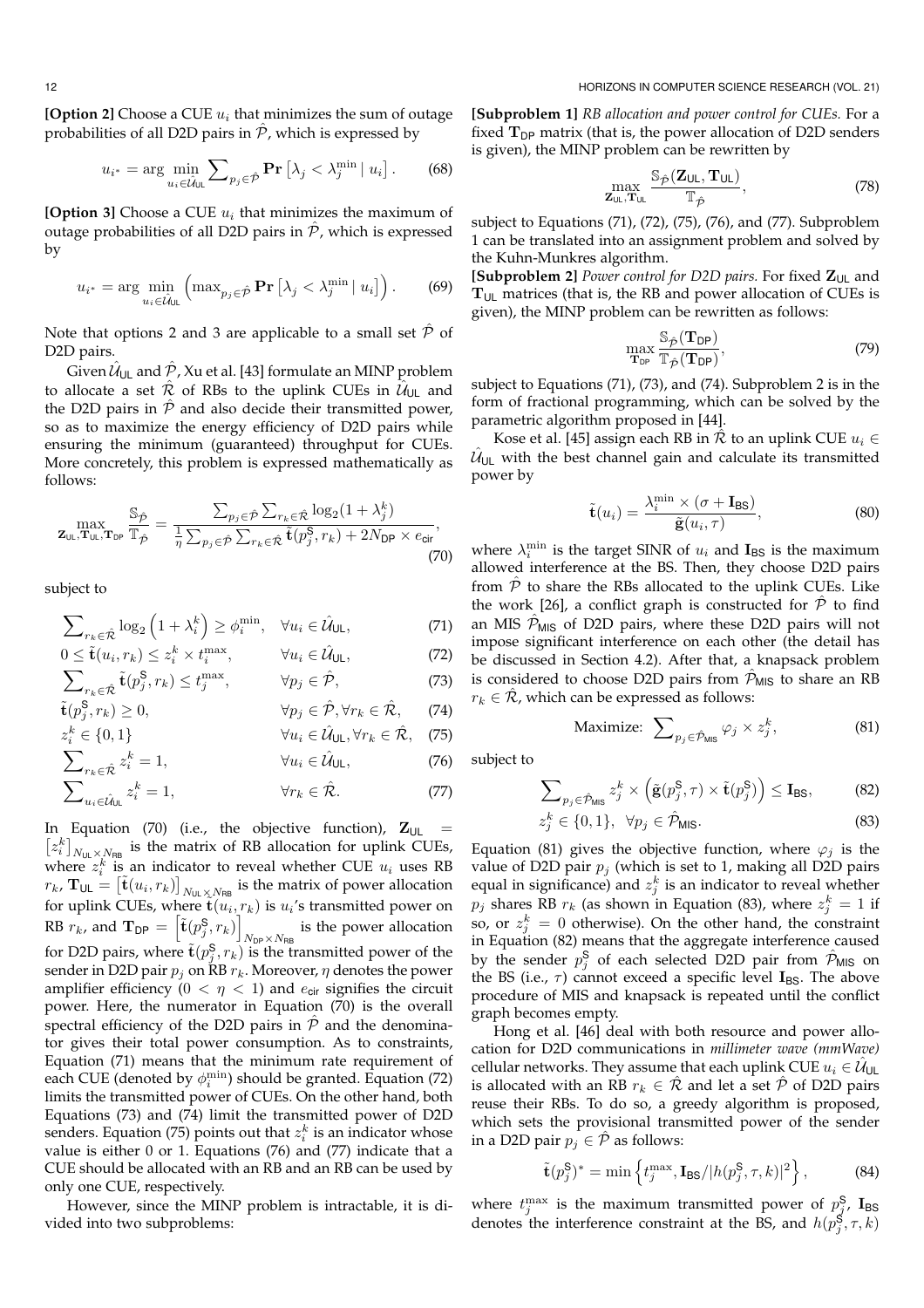

Fig. 5: The DNN structure used in [48] to find the power vector  $\vec{t}_{DNN}$  for D2D pairs.

is the small-scale fading coefficient from D2D sender  $p_j^{\mathsf{S}}$  to the BS  $\tau$  on RB  $r_k$ . In this way, the SINR for D2D pair  $p_i$  on RB  $r_k$ can be estimated by

$$
\lambda_j^k = \frac{|h(p_j^{\mathsf{S}}, p_j^{\mathsf{R}}, k)|^2 \times \tilde{\mathbf{t}}(p_j^{\mathsf{S}})^*}{|h(u_i, p_j^{\mathsf{R}}, k)|^2 \times \tilde{\mathbf{t}}(u_i) + \sigma},\tag{85}
$$

where  $\tilde{\textbf{t}}(u_i)$  is the transmitted power of CUE  $u_i$ . Then, for each CUE in  $\hat{\mathcal{U}}_{\mathsf{UL}}$ , the greedy algorithm picks the D2D pair with the maximum SINR  $\lambda_j^k$  to share its RB. The time complexity of this algorithm is  $O(N_{\text{DP}}^2)$ , where  $N_{\text{DP}}$  is the number of D2D pairs in  $\hat{\mathcal{P}}$ .

After RB allocation, the optimal transmitted power of each D2D sender is found by the *difference of convex (DC)* programming. Let  $\hat{\mathcal{P}}_k$  be the set of D2D pairs using RB  $r_k$ . The power allocation problem on  $r_k$  is formulated as follows:

$$
\max_{\mathbf{T}_k} \sum_{p_j \in \hat{\mathcal{P}}_k} \phi_j^k, \tag{86}
$$

subject to

$$
0 \leq \tilde{\mathbf{t}}(p_j^{\mathsf{S}}) \leq t_j^{\max}, \forall p_j \in \hat{\mathcal{P}}_k,\tag{87}
$$

$$
\sum_{p_j \in \hat{\mathcal{P}}_k} |h(p_j^{\mathbf{S}}, \tau, k)|^2 \times \tilde{\mathbf{t}}(p_j^{\mathbf{S}}) \le \mathbf{I}_{\text{BS}},
$$
 (88)

where  $\mathbf{T}_k$  denotes the vector of transmitted power for the D2D pairs in  $\hat{\mathcal{P}}_k$ . More specifically, the objective function in Equation (86) is to maximize the sum rate of D2D pairs in  $\hat{\mathcal{P}_{k}}$ , where  $\phi_{j}^{k}$  is the data rate of D2D pair  $p_{j}$  on RB  $r_{k}$ . The constraint in Equation (87) puts the lower and upper bounds on the transmitted power, while the constraint in Equation (88) is to limit the interference at the BS below threshold  $I_{BS}$ . To let the objective function be convex,  $\phi_j^k$  is formulated as follows:

$$
\phi_j^k = f_1(\mathbf{T}_k) - f_2(\mathbf{T}_k),\tag{89}
$$

where

$$
f_1(\mathbf{T}_k) = \log_2(\chi_1 + \chi_2 + \sigma),
$$
  
\n
$$
\chi_1 = |h(u_i, p_j^{\mathsf{R}}, k)|^2 \times \tilde{\mathbf{t}}(u_i),
$$
  
\n
$$
\chi_2 = \sum_{p_l \in \hat{\mathcal{P}}_k} |h(p_l^{\mathsf{S}}, p_j^{\mathsf{R}}, k)|^2 \times \tilde{\mathbf{t}}(p_l^{\mathsf{S}}),
$$
\n(90)

and

$$
f_2(\mathbf{T}_k) = \log_2(\chi_3 + \chi_4 + \sigma).
$$
  
\n
$$
\chi_3 = |h(u_i, p_j^{\mathsf{R}}, k)|^2 \times \tilde{\mathbf{t}}(u_i),
$$
  
\n
$$
\chi_4 = \sum_{p_l \in \hat{\mathcal{P}}_k \setminus \{p_j\}} |h(p_l^{\mathsf{S}}, p_j^{\mathsf{R}}, k)|^2 \times \tilde{\mathbf{t}}(p_l^{\mathsf{S}}),
$$
\n(91)

Here, both  $f_1(\mathbf{T}_k)$  and  $f_2(\mathbf{T}_k)$  are concave functions, as they are the logarithmic functions of affine functions. After that, the above DC problem can be solved by using the first order Taylor series approximation with an iterative method proposed in [47].

Lee et al. [48] apply the *deep neural network (DNN)* technique and a heuristic *equally reduced power (ERP)* scheme (proposed

in [49]) to handle resource and power management for in-band D2D communications. They consider that a set  $\mathcal R$  of RBs have been allocated to a set  $\hat{\mathcal{U}}_{\mathsf{UL}}$  of uplink CUEs, where each CUE  $u_i \in \hat{\mathcal{U}}$ u $_{\mathsf{L}}$  is given one RB  $r_k \in \hat{\mathcal{R}}$ , whose transmitted power on  $r_k$  is  $\bar{t}_i^k$ . There is also a set  $\hat{\mathcal{P}}$  of D2D pairs that want to share the RBs in  $\hat{\mathcal{R}}$ . Let  $t_j^k$  denote the transmitted power of the sender in a D2D pair  $p_j$  on an RB  $r_k$  and  $\vec{t} = \left\{t_j^k\,|\,\forall p_j\in\hat{\mathcal{P}}, \forall r_k\in\hat{\mathcal{R}}\right\}$ be the power vector of all D2D pairs on each RB. Then, the achievable rate of D2D pair  $p_i$  can be calculate by

$$
DR_j(\vec{t}) = \sum_{r_k \in \hat{\mathcal{R}}} \frac{B}{|\hat{\mathcal{R}}|} \log_2 \left( 1 + \frac{\tilde{\mathbf{g}}(p_j^{\mathsf{S}}, p_j^{\mathsf{R}}) \times t_j^k}{\sigma + \chi_1 + \chi_2} \right), \qquad (92)
$$

$$
\chi_1 = \sum_{p_l \in \hat{\mathcal{P}} \setminus \{p_j\}} \tilde{\mathbf{g}}(p_l^{\mathsf{S}}, p_j^{\mathsf{R}}) \times t_l^k,
$$

$$
\chi_2 = \tilde{\mathbf{g}}(u_i, p_j^{\mathsf{R}}) \times \bar{t}_i^k,
$$

where  $B$  is the channel bandwidth. Then, Figure 5 presents the DNN structure to find the power vector, whose result is denoted by  $\vec{t}_{DNN}$ . Both DNN modules 1 and 2 are based on a feed-forward neural network, whose inputs contain the normalized channel gain between two nodes  $x$  and  $y$  on a dB scale:

$$
\frac{\log_{10}(\tilde{\mathbf{g}}(x,y)) - \mu_{\hat{g}}}{\sqrt{\mathbb{E}[(\log_{10}(\tilde{\mathbf{g}}(x,y)) - \mu_{\hat{g}})^2]}},\tag{93}
$$

where  $\mu_{\hat{g}} = \mathbb{E}[\log_{10}(\tilde{g}(x, y))]$  and  $\mathbb{E}[\cdot]$  is the expectation operation with respect to  $\tilde{\mathbf{g}}(x, y)$ , and also the normalized transmitted power of each CUE  $u_i \in \hat{\mathcal{U}}_{\cup L}$ :

$$
\frac{\bar{t}_i^k}{t_{\text{max}}},\tag{94}
$$

where  $t_{\text{max}}$  is the maximum transmitted power of any UE. In Figure 5, DNN module 1 decides the normalized total transmitted power of each D2D pair  $p_i \in \hat{\mathcal{P}}$ :

$$
\frac{\sum_{r_k \in \hat{\mathcal{R}}} t_j^k}{t_{\text{max}}}.
$$
\n(95)

DNN module 2 finds the proportion of transmitted power assigned to each RB  $r_k \in \mathcal{R}$ :

$$
\frac{t_j^k}{\sum_{r_k \in \hat{\mathcal{R}}} t_j^k}.
$$
\n(96)

After that,  $t_{DNN}$  can be derived by multiplying the outputs of both DNN modules by  $t_{\text{max}}$ , as shown in Figure 5.

On the other hand, the ERP scheme assumes that each D2D sender has the same transmitted power on each RB, as denoted by  $t_{\text{erp}}$ , whose optimal value can be found through the following optimization problem:

$$
\text{Maximize: } \sum_{p_j \in \hat{\mathcal{P}}} \text{DR}_j(\vec{t}_{\textsf{ERP}}), \tag{97}
$$

subject to

$$
\sum_{p_j \in \hat{\mathcal{P}}} \tilde{\mathbf{g}}(p_j^{\mathsf{S}}, \tau) \times t_{\text{erp}} \le \mathbf{I}_{\text{BS}}, \qquad \forall r_k \in \hat{\mathcal{R}} \qquad (98)
$$

$$
DR_j(\vec{t}_{\textsf{ERP}}) \ge DR_{\text{th}}, \qquad \forall p_j \in \hat{\mathcal{P}}. \qquad (99)
$$

In Equation (97),  $\vec{t}_{\textsf{ERP}} = t_{\textsf{erp}} \times \mathbf{1}_{|\hat{\mathcal{P}}| \times |\hat{\mathcal{R}}|}$  is the power vector calculated by ERP, where  $\mathbf{1}_{|\hat{\mathcal{P}}|\times|\hat{\mathcal{R}}|}$  is the vector of all 1's with size of  $|\hat{\mathcal{P}}| \times |\hat{\mathcal{R}}|$ . The constraint in Equation (98) indicates that the interference caused by all D2D pairs on the BS cannot exceed threshold  $I_{BS}$ . In addition, the constraint in Equation (99)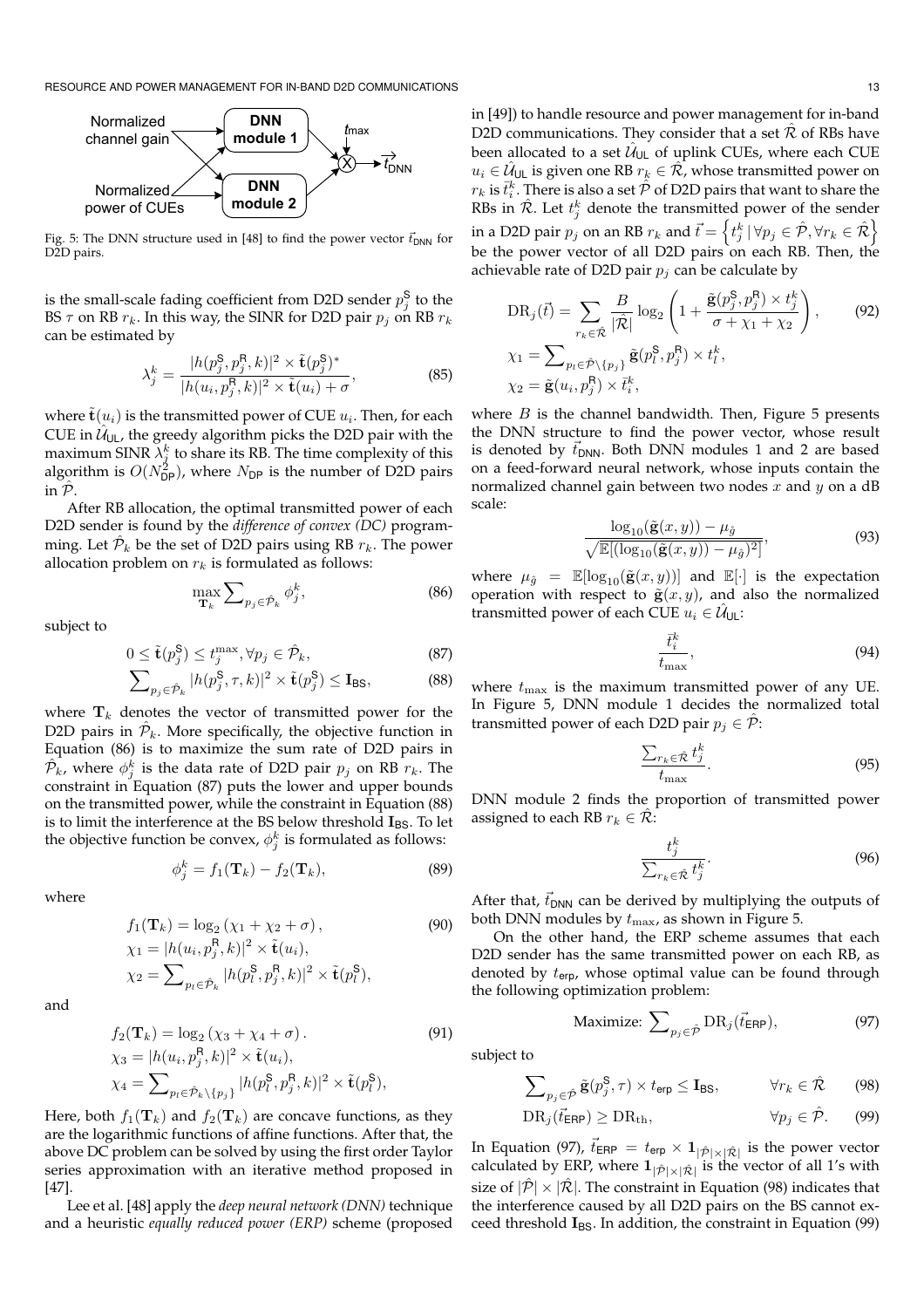|  |                                      |          |        |        |              | TABLE 3: Comparison of the resource and power management schemes for in-band D2D communications discussed in Section 4. |
|--|--------------------------------------|----------|--------|--------|--------------|-------------------------------------------------------------------------------------------------------------------------|
|  | <b><i><u><b>AAA</b>MAAAA</u></i></b> | 22011708 | ------ | $\sim$ | <b>Lange</b> |                                                                                                                         |

|                                            | multi-<br>partner<br>kev<br>power |          |            | time       |                                     |                                                                                                  |
|--------------------------------------------|-----------------------------------|----------|------------|------------|-------------------------------------|--------------------------------------------------------------------------------------------------|
| <b>CUEs</b><br>work<br>control<br>category |                                   | pairs    | techniques | complexity |                                     |                                                                                                  |
| $[16]$                                     | matching                          | uplink   |            |            | Kuhn-Munkres algorithm              | $O(N_{\text{UL}}^3)$                                                                             |
| $[18]$                                     | matching                          | uplink   |            |            | Kuhn-Munkres algorithm              | $O(N_{\text{UL}}^{3})$                                                                           |
| $[19]$                                     | matching                          | downlink |            |            | Gale-Shapley algorithm              | $O(N_{\text{DL}} \times N_{\text{DP}})$                                                          |
| $[21]$                                     | matching                          | uplink   |            |            | Gale-Shapley algorithm              | $O(\alpha_1 N_{\text{DL}} \times N_{\text{DP}})$                                                 |
| $[23]$                                     | matching                          | uplink   |            |            | Blossom algorithm                   | $O((\alpha_2 N_{\text{DP}})^3)$                                                                  |
| $[26]$                                     | game                              | uplink   |            | ✓          | Stackelberg game + MIS              | $O(N_{\rm DP}^3)$                                                                                |
| [29]                                       | game                              | uplink   |            | ✓          | matching and Stackelberg games      | not mentioned                                                                                    |
| $[32]$                                     | game                              | uplink   |            |            | coalition formation game + WOA      | not mentioned                                                                                    |
| $[34]$                                     | game                              | none     |            |            | sequential bargaining game          | not mentioned                                                                                    |
| $[37]$                                     | coloring                          | downlink |            |            | $SLA + labeling$                    | not mentioned                                                                                    |
| $[12]$                                     | coloring                          | both     |            |            | iterative                           | $O(\alpha_3(N_{\rm RB} \times N_{\rm DP}^2))$                                                    |
| $[38]$                                     | coloring                          | uplink   |            |            | bidirected interference graph       | $O(N_{\text{DP}} \times (N_{\text{UL}} + N_{\text{DP}})^2)$                                      |
| $[39]$                                     | coloring                          | downlink | ✓          |            | BnB method                          | $O(N_{\rm RB} \times (N_{\rm DL} + N_{\rm DP}) \times (N_{\rm DL} + N_{\rm DP} - N_{\rm RB})^3)$ |
| [41]                                       | other                             | uplink   |            |            | outage probability                  | not mentioned                                                                                    |
| [43]                                       | other                             | uplink   |            | ✓          | assignment + fractional programming | not mentioned                                                                                    |
| $[45]$                                     | other                             | uplink   |            |            | MIS + knapsack solution             | not mentioned                                                                                    |
| [46]                                       | other                             | uplink   |            |            | greedy algorithm $+DC$ programming  | $O(N_{\text{DP}}^2)$                                                                             |
| [48]                                       | other                             | uplink   |            |            | $DNN + ERP$                         | not mentioned                                                                                    |

means that the data rate of each D2D pair should be at least  $DR<sub>th</sub>$ . After obtaining both  $\vec{t}_{DNN}$  and  $\vec{t}_{ERP}$ , the final power vector  $\vec{t}$  will be the one of  $\vec{t}_{DNN}$  and  $\vec{t}_{ERP}$  that can maximize the sum rate of all D2D pairs in  $\hat{P}$ .

## **4.5 Discussion**

Table 3 presents a comparison between the resource and power management schemes for in-band D2D communications discussed in Section 4. Except for the "category" field, the meanings of other fields are detailed as follows:

- *Partner CUEs:* This field indicates whether a management scheme makes D2D pairs share the RBs allocated to "uplink" CUEs (i.e.,  $\hat{\mathcal{U}}_{\mathsf{UL}}$ ) or "downlink" CUEs (i.e.,  $\hat{\mathcal{U}}_\mathsf{DL}$ ). If this field is marked as "both", it means that the management scheme allows D2D pairs to share the RBs of the CUEs in both  $\hat{\mathcal{U}}_{\mathsf{UL}}$  and  $\hat{\mathcal{U}}_{\mathsf{DL}}$ . On the other hand, if the field is marked as "none", the management scheme considers using the overlay mode, where D2D pairs have their dedicated RBs.
- *Power control:* A check mark (i.e., " $\checkmark$  ") indicates that the management scheme can find the adequate transmitted power of each sender (including the BS, uplink CUEs, and D2D senders) to mitigate its interference or increase the throughput. Otherwise, the transmitted power of all senders is considered as predefined and will not change.
- *Multi-pairs:* A check mark indicates that the management scheme permits multiple D2D pairs to share the same RB. Otherwise, each RB can be co-used by at most one CUE and one D2D pair.
- *Key techniques:* This field presents the techniques adopted by a management scheme to solve the resource and power management problem.
- *Time complexity:* The notations  $N_{\text{UL}}$ ,  $N_{\text{DL}}$ ,  $N_{\text{DP}}$ ,  $N_{\text{RB}}$ indicate the numbers of uplink CUEs, downlink CUEs, D2D pairs, and RBs, respectively.

In the matching-based category, most management schemes (except that in [19]) make D2D pairs reuse the RBs allotted to uplink CUEs. The schemes in [18], [21], and [23] adjust the transmitted power of D2D senders to maximize their throughput, under the premise that they will not cause non-neglected interference on the CUEs that use the same

RBs. Since the matching-based management schemes construct a weighted bipartite graph and then find one-to-one assignments between CUEs and D2D pairs to share RBs, each RB can be reused by at most one D2D pair. Thus, the spectral efficiency of the matching-based management schemes would be lower than those management schemes that allow multiple D2D pairs to share the same RB. To find a maximum-weight matching from the bipartite graph, the studies [16] and [18] adopt the Kuhn-Munkres algorithm, the studies [19] and [21] employ the Gale-Shapley algorithm, and the work [23] uses the Blossom algorithm. As to the time complexity,  $\alpha_1$  is the number of iterations taken by [21] to calculate the transmitted power for all senders and construct the partner selection matrices. Moreover,  $\alpha_2$  is the maximum number of RBs allocated to each D2D pair in [23]. Note that in the work [18], we only list the time complexity of its resource allocation method.

In the game-based category, the studies [26], [29], [32] consider the scenario of sharing RBs with uplink CUEs and find suitable transmitted power for D2D senders. Both [26] and [29] allow multiple D2D pairs to share the same RB, but the work [32] restricts each CUE to share its RB with only one D2D pair. On the other hand, the work [34] adopts the overlay mode, so D2D pairs have their dedicated RBs. Multiple D2D pairs can co-use the same RB, but their transmitted power is fixed. Speaking of the methodology, Chen et al. [26] use the Stackelberg game to find transmitted power for D2D senders and deal with RB allocation by MIS. Yuan et al. [29] apply both matching and Stackelberg games to handle resource and power allocation. Sun et al. [32] first formulate the resource allocation problem by the coalition formation game, and then solve the power control problem by WOA. Najla et al. [34] propose a sequential bargaining game to find a group of D2D pairs to share each RB. As to the time complexity, the Stackelberg game along with the MIS solution in [26] take  $O(N_{\text{DP}}^3)$  time. Other studies [29], [32], [34] do not analyze the time complexity.

In the coloring-based category, both studies [37], [39] consider the downlink case, while the study [38] aims at the uplink case. The work [12] assumes a full-duplex cellular network, where D2D pairs can share the RBs of both uplink and downlink CUEs. All of them allow multiple D2D pairs to share the same RB, but only [12] and [39] take the power control issue into account. Speaking of the key techniques, Cai et al. [37] combine both SLA and labeling to deal with RB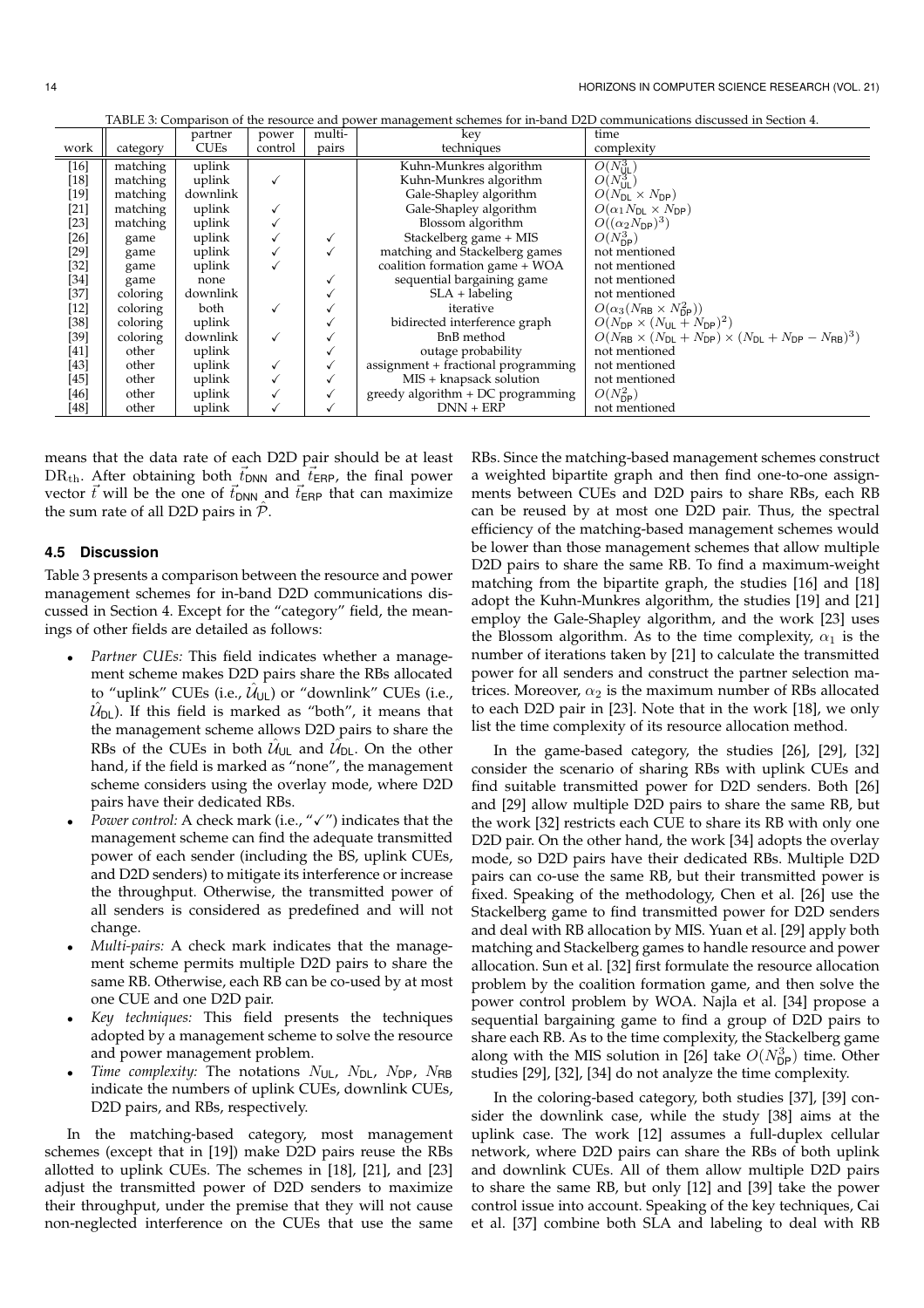RESOURCE AND POWER MANAGEMENT FOR IN-BAND D2D COMMUNICATIONS 15

allocation. Yang et al. [12] iteratively carry out the resource and power allocation procedures to improve network throughput. Zhao et al. [38] construct a bidirected interference graph to allocate RBs to uplink CUEs and D2D pairs. Lai et al. [39] employ the BnB method to find more D2D pairs to share the RBs given to downlink CUEs. As to the time complexity,  $\alpha_3$ is the maximum number of iterations to perform the resource and power allocation procedures in [12].

Except for the matching-based, game-based, and coloringbased management schemes, there have been various management schemes developed. In particular, Duong et al. [41] discuss how to minimize the outage probability of D2D pairs. Xu et al. [43] cope with both RB allocation and power control for uplink CUEs by an assignment solution, and handle power control for D2D pairs by the fractional programming. Kose et al. [45] combine both MIS and a knapsack solution to allocate RBs to D2D pairs. Hong et al. [46] propose one greedy algorithm to find D2D pairs to share the RBs of uplink CUEs, and then use the DC programming to decide their transmitted power. Lee et al. [48] find two power vectors for D2D pairs on each RB by DNN and ERP, and choose the power vector that can maximize the sum rate of all D2D pairs. These management schemes consider the scenario of sharing RBs with uplink CUEs, and allow multiple D2D pairs to co-use the same RB. To do so, they compute the transmitted power of UEs (except [41]) according to the result of RB allocation to mitigate interference. As to the time complexity, the greedy algorithm in [46] requires  $O(N_{\mathsf{DP}}^2)$  time. Other studies [41], [43], [45], [48] do not mention the time complexity of their proposed schemes.

## **5 RESEARCH DIRECTIONS AND CHALLENGES**

In this section, we discuss some research directions and challenges of resource and power management for in-band D2D communications.

First of all, many resource and power management schemes aim to maximize network throughput, as referred to the objective function in Equation (11). Nevertheless, some CUEs or D2D pairs may encounter bad channel quality for a pretty long time. For example, they are located near the cell's boundary or interfered by some long-lasting noises. In this case, these UEs may be allocated with very few RBs or even no RBs, which causes *starvation*. There have been a number of RB allocation strategies proposed to support fair transmissions among UEs, but blindly ensuring fair transmissions could substantially reduce the overall network throughput [50]. Consequently, how to strike a good balance between the fairness and the throughput will be a big challenge in resource and power management for in-band D2D communications.

Second, most resource and power management schemes assume a simple network environment with just macro-cells. Except for the thermal noise  $\sigma$ , each CUE and D2D pair will be only interfered by other transmitters (i.e., the macro-cell BS, uplink CUEs, or D2D senders) that share the same RBs in a macro-cell. In practice, a cellular network may comprise *heterogeneous cells* [51]. More concretely, macro-cells act as the network backbone to provide signal coverage in large geographic regions. On the other hand, small cells such as picocells or femto-cells are deployed inside some macro-cells to enhance the signal quality. In order to increase the spectrum usage, these small cells usually operate in similar subchannels with the macro-cell in which they reside. Unavoidably, the transmitters located in the small cells (including their BSs) will

impose significant interference on the receivers in the macrocell, and vice versa. To mitigate such interference, we need to manage spectrum resources and transmitted power for the UEs in these cells at the same time.

Third, IoT devices have increased substantially in number year by year [1]. Therefore, it can be expected that there will be more and more D2D communications originated from IoT devices. Unlike those D2D communications originated from user devices (e.g., mobile phones and tablets) which could not be predictable, IoT devices usually report their sensing data in a regular manner. Furthermore, some popular communication protocols developed for IoT applications such as the *constrained application protocol (CoAP)* can allow users to specify the time interval for each individual IoT device to report its data [52]. In view of this, it is an interesting issue to take into account the reporting intervals of IoT devices when allocating resources and transmitted power to their D2D communications. For example, we can prioritize each D2D pair on reusing the RBs of a CUE according to the reporting interval and the type of sensing data of the D2D sender in the pair.

Fourth, 3GPP has recently proposed the *radio access network (RAN) sharing* scenario [53], which allows multiple service providers to jointly use a BS (connecting to their EPCs through S1 interfaces) and share the BS's spectrum resources. The RAN sharing scenario has a great impact on the existing resource and power management schemes, because they assume that all the BS's RBs are dedicated to a single service provider. In the RAN sharing scenario, each service provider owns merely a part of the BS's RBs [54]. Since the number of subscribed UEs of each service provider in the cell may not necessarily be similar, some service providers could have not enough RBs to serve their UEs, whereas some other service providers need to serve just a few UEs and thereby have unused RBs (which are evidently wasted). In this case, it deserves further investigation on how to let service providers borrow RBs from each other, such that the traffic demands of more UEs can be satisfied.

Finally, the discussion in Section 4 targets at the management of RBs and transmitted power for the UEs located in the same cell. Sometimes, the sender and the receiver of a D2D pair may reside in different cells. Since RBs could be reused across the two cells, some UEs in the overlap of both cells may be allocated with the same RBs, thereby causing intercell interference [55]. In this case, the management of *intercell D2D links* should involve the collaboration of neighboring BSs, whose objective is to mitigate the overall interference. A few studies [56], [57] adopt the game theory, where each intercell D2D pair plays a repeated game with the nearby BSs in such a way that these players share a subset of their initially allocated RBs in order to maximize the utility. Inter-cell D2D communications result in a more complex situation, which is worthy of more in-depth study.

## **6 CONCLUSION**

In-band D2D communications not only alleviate the dilemma of insufficient spectrum resources, but also increase the overall throughput of a cellular network. Through the careful selection of D2D pairs to share the RBs allocated to uplink or downlink CUEs and also adjusting their transmitted power, the spectral efficiency can be significantly improved. This chapter introduces the system architecture, control policy, and communication mode for in-band D2D communications, and formulates the resource and power management problem. After that,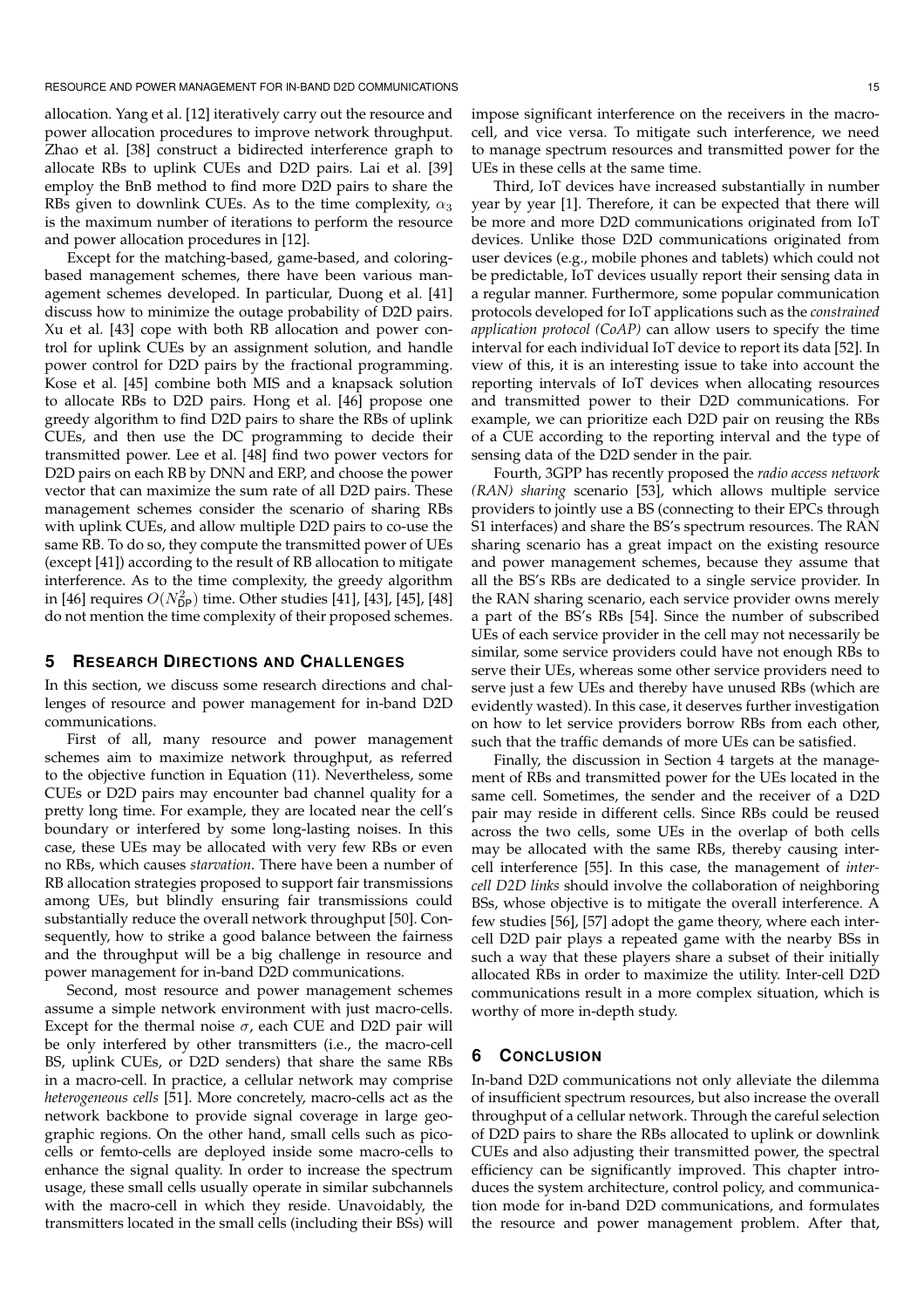#### **REFERENCES**

- [1] M. Wollschlaeger, T. Sauter, and J. Jasperneite, "The future of industrial communication: Automation networks in the era of the Internet of Things and Industry 4.0," *IEEE Industrial Electronics Magazine*, vol. 11, no. 1, pp. 17–27, 2017.
- P. Mach, Z. Becvar, and T. Vanek, "In-band device-to-device communication in OFDMA cellular networks: A survey and challenges," *IEEE Comm. Surveys & Tutorials*, vol. 17, no. 4, pp. 1885–1922, 2015.
- [3] Y.C. Wang and Z.H. Lin, "Efficient load rearrangement of small cells with D2D relay for energy saving and QoS support," *Proc. IEEE Wireless Comm. and Networking Conf.*, 2020, pp. 1–6.
- [4] O. Hayat, R. Ngah, S.Z.M. Hashim, M.H. Dahri, R.F. Malik, and Y. Rahayu, "Device discovery in D2D communication: A survey," *IEEE Access*, vol. 7, pp. 131114–131134, 2019.
- [5] Y.C. Wang and T.Y. Tsai, "A pricing-aware resource scheduling framework for LTE networks," *IEEE/ACM Trans. Networking*, vol. 25, no. 3, pp. 1445–1458, 2017.
- [6] ETSI, "Proximity-based services (ProSe)," 3GPP TS 23.303 V16.0.0, July 2020.
- [7] ETSI, "Proximity-services (ProSe) User Equipment (UE) to ProSe function protocol aspects," 3GPP TS 24.334 V17.2.0, June 2021.
- L. Lei, Z. Zhong, C. Lin, and X. Shen, "Operator controlled deviceto-device communications in LTE-advanced networks," *IEEE Wireless Comm.*, vol. 19, no. 3, pp. 96–104, 2012.
- [9] Y.C. Wang and K.C. Chien, "EPS: Energy-efficient pricing and resource scheduling in LTE-A heterogeneous networks," *IEEE Trans. Vehicular Technology*, vol. 67, no. 9, pp. 8832–8845, 2018.
- [10] Y.C. Wang and D.R. Jhong, "Efficient allocation of LTE downlink spectral resource to improve fairness and throughput," *Int'l J. Comm. Systems*, vol. 30, no. 14, pp. 1–13, 2017.
- [11] P.K. Wali, A. Aadhithan, and D. Das, "Optimal time-spatial randomization techniques for energy efficient IoT access in LTE-advanced," *IEEE Trans. Vehicular Technology*, vol. 66, no. 8, pp. 7346–7359, 2017.
- [12] T. Yang, R. Zhang, X. Cheng, and L. Yang, "Graph coloring based resource sharing (GCRS) scheme for D2D communications underlaying full-duplex cellular networks," *IEEE Trans. Vehicular Technology*, vol. 66, no. 8, pp. 7506–7517, 2017.
- [13] D. Bharadia, E. McMilin, and S. Katti, "Full duplex radios," *ACM SIGCOMM Computer Communication Review*, vol. 43, no. 4, pp. 375– 386, 2013.
- [14] C.E. Shannon, "A mathematical theory of communication," *Bell System Technical J.*, vol. 27, no. 3, pp. 379–423, 1948.
- [15] J. Lee and S. Leyffer, *Mixed Integer Nonlinear Programming*, Berlin, Germany: Springer, 2012.
- [16] N. Chen, H. Tian, and Z. Wang, "Resource allocation for intracluster D2D communications based on Kuhn-Munkres algorithm," *Proc. IEEE Vehicular Technology Conf.*, 2014, pp. 1–5.
- [17] H. Zhu, M. Zhou, and R. Alkins, "Group role assignment via a Kuhn-Munkres algorithm-based solution," *IEEE Trans. Systems, Man, and Cybernetics–Part A: Systems and Humans*, vol. 42, no. 3, pp. 739–750, 2012.
- [18] D. Feng, L. Lu, Y.W. Yi, G.Y. Li, G. Feng, and S. Li, "Device-to-device communications underlaying cellular networks," *IEEE Trans. Comm.*, vol. 61, no. 8, pp. 3541–3551, 2013.
- [19] W. Chang, Y.T. Jau, S.L. Su, and Y. Lee, "Gale-Shapley-algorithm based resource allocation scheme for device-to-device communications underlaying downlink cellular networks," *Proc. IEEE Wireless Comm. and Networking Conf.*, 2016, pp. 1–6.
- [20] D. Gale and L.S. Shapley, "College admissions and the stability of marriage," *The American Mathematical Monthly*, vol. 69, no. 1, pp. 9– 15, 1962.
- [21] Z. Zhou, K. Ota, M. Dong, and C. Xu, "Energy-efficient matching for resource allocation in D2D enabled cellular networks," *IEEE Trans. Vehicular Technology*, vol. 66, no. 6, pp. 5256–5268, 2017.
- [22] H. Kwon and T. Birdsall, "Channel capacity in bits per joule," *IEEE J. Oceanic Engineering*, vol. 11, no. 1, pp. 97–99, 1986.
- [23] I. Mondal, A. Neogi, P. Chaporkar, and A. Karandikar, "Bipartite graph based proportional fair resource allocation for D2D communication," *Proc. IEEE Wireless Comm. and Networking Conf.*, 2017, pp. 1–6.
- [24] Y.C. Wang and Y.C. Tseng, "Packet fair queuing algorithms for wireless networks," in *Design and Analysis of Wireless Networks*, Hauppauge: Nova Science Publishers, 2005, pp. 113–128.
- [25] Z. Galil, "Efficient algorithms for finding maximum matching in graphs," *ACM Computing Surveys*, vol. 18, no. 1, pp. 23–38, 1986.
- [26] K.Y. Chen, J.C. Kao, S.A. Ciou, and S.H. Lin, "Joint resource block reuse and power control for multi-sharing device-to-device communication," *Proc. IEEE Vehicular Technology Conf.*, 2016, pp. 1–6.
- [27] H.V. Stackelberg, *Market Structure and Equilibrium*, Berlin, Germany: Springer, 2011.
- [28] S. Basagni, "Finding a maximal weighted independent set in wireless networks," *Telecomm. Systems*, vol. 18, no. 1–3, pp. 155–168, 2001.
- [29] Y. Yuan, T. Yang, H. Feng, and B. Hu, "An iterative matching-Stackelberg game model for channel-power allocation in D2D underlaid cellular networks," *IEEE Trans. Wireless Comm.*, vol. 17, no. 11, pp. 7456–7471, 2018.
- [30] D.A. Schmidt, C. Shi, R.A. Berry, M.L. Honig, and W. Utschick, "Distributed resource allocation schemes," *IEEE Signal Processing Magazine*, vol. 26, no. 5, pp. 53–63, 2009.
- [31] E. Bodine-Baron, C. Lee, A. Chong, B. Hassibi, and A. Wierman, "Peer effects and stability in matching markets," *Proc. Int'l Conf. Algorithmic Game Theory*, 2011, pp. 117–129.
- [32] Y. Sun, F. Wang, and Z. Liu, "Coalition formation game for resource allocation in D2D uplink underlaying cellular networks," *IEEE Comm. Letters*, vol. 23, no. 5, pp. 888–891, 2019.
- [33] S. Mirjalili and A. Lewis, "The whale optimization algorithm," *Advances in Engineering Software*, vol. 95, pp. 51–67, 2016.
- [34] M. Najla, Z. Becvar, and P. Mach, "Sequential bargaining game for reuse of radio resources in D2D communication in dedicated mode," *Proc. IEEE Vehicular Technology Conf.*, 2020, pp. 1–6.
- [35] T. Rahwan, T.P. Michalak, M. Wooldridge, and N.R. Jennings, "Coalition structure generation: A survey," *Artificial Intelligence*, vol. 229, pp. 139–174, 2015.
- [36] R.M.R. Lewis, *A Guide to Graph Colouring: Algorithms and Applications*, Berlin, Germany: Springer, 2015.
- [37] X. Cai, J. Zheng, and Y. Zhang, "A graph-coloring based resource allocation algorithm for D2D communication in cellular networks,' *Proc. IEEE Int'l Conf. Comm.*, 2015, pp. 5429–5434.
- [38] L. Zhao, H. Wang, and X. Zhong, "Interference graph based channel assignment algorithm for D2D cellular networks," *IEEE Access*, vol. 6, pp. 3270–3279, 2018.
- [39] W.K. Lai, Y.C. Wang, H.C. Lin, and J.W. Li, "Efficient resource allocation and power control for LTE-A D2D communication with pure D2D model," *IEEE Trans. Vehicular Technology*, vol. 69, no. 3, pp. 3202–3216, 2020.
- [40] J. Clausen, "Branch and bound algorithms-principles and examples," Department of Computer Science, University of Copenhagen, Tech. Rep., 1999.
- [41] Q. Duong, Y. Shin, and O.S. Shin, "Distance-based resource allocation scheme for device-to-device communications underlaying cellular networks," *Int'l J. Electronics and Comm.*, vol. 69, no. 10, pp. 1437– 1444, 2015.
- [42] B. Jang and H. Kim, "Indoor positioning technologies without offline fingerprinting map: A survey," *IEEE Comm. Surveys & Tutorials*, vol. 21, no. 1, pp. 508–525, 2019.
- [43] H. Xu, W. Xu, Z. Yang, Y. Pan, J. Shi, and M. Chen, "Energy-efficient resource allocation in D2D underlaid cellular uplinks," *IEEE Comm. Letters*, vol. 21, no. 3, pp. 560–563, 2017.
- [44] W. Dinkelbach, "On nonlinear fractional programming," *Management Science*, vol. 13, no. 7, pp. 492–498, 1967.
- [45] A. Kose and B. Ozbek, "Resource allocation for underlaying deviceto-device communications using maximal independent sets and knapsack algorithm," *Proc. IEEE Int'l Symp. Personal, Indoor and Mobile Radio Comm.*, 2018, pp. 1–5.
- [46] S.G. Hong, J. Park, and S. Bahk, "Subchannel and power allocation for D2D communication in mmWave cellular networks," *J. Comm. and Networks*, vol. 22, no. 2, pp. 118–129, 2020.
- [47] H.H. Kha, H.D. Tuan, and H.H. Nguyen, "Fast global optimal power allocation in wireless networks by local D.C. programming," *IEEE Trans. Wireless Comm.*, vol. 11, no. 2, pp. 510–515, 2012.
- [48] W. Lee and K. Lee, "Resource allocation scheme for guarantee of QoS in D2D communications using deep neural network," *IEEE Comm.* Letters, vol. 25, no. 3, pp. 887-891, 2021.
- [49] W. Lee, T.W. Ban, and B.C. Jung, "Distributed transmit power optimization for device-to-device communications underlying cellular networks," *IEEE Access*, vol. 7, pp. 87617–87633, 2019.
- [50] Y.C. Wang and S.Y. Hsieh, "Service-differentiated downlink flow scheduling to support QoS in long term evolution," *Computer Networks*, vol. 94, pp. 344–359, 2016.